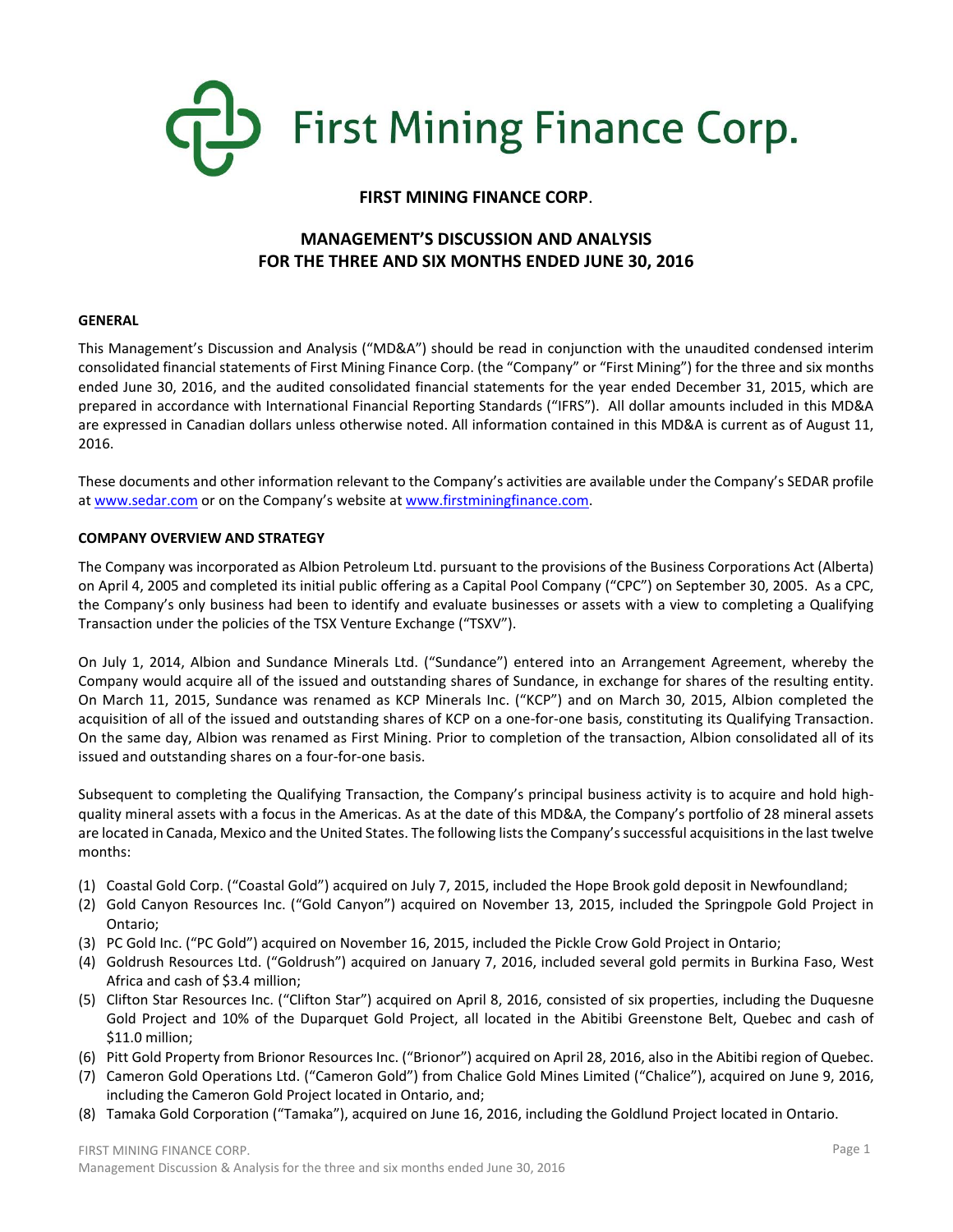### **SIGNIFICANT COMPANY EVENTS**

2016 year-to-date highlights (together with subsequent events up to August 11, 2016) include:

### **Private Placement**

On August 5, 2016 a non-brokered private placement financing was completed of 33,750,000 units at a price of \$0.80 per unit, raising gross proceeds of \$27,000,000 (the "Private Placement"). Each unit consists of one common share of the Company and one-half of a common share purchase warrant, with each whole warrant entitling the holder to purchase an additional common share of the Company at \$1.10 for a period of 36 months.

### **Debt Settlement Agreement**

On July 12, 2016 the Company entered into a debt settlement agreement (the "Agreement") with First Majestic Silver Corp. ("First Majestic") pursuant to which the Company has agreed to settle all of the outstanding debt owed by its wholly-owned subsidiary, KCP Minerals Inc., to First Majestic. Under the terms of the Agreement, the Company issued 820,437 common shares to First Majestic to settle US\$500,000 of the debt, and the remaining balance of approximately US\$675,000 will be paid in cash by First Mining to First Majestic in twelve equal monthly installments in accordance with the terms of the Agreement. The first of these payments was made at the end of July 2016, and the last payment will be made at the end of June 2017.

### **Amalgamation with Tamaka Gold Corporation**

On June 16, 2016, the Company completed an amalgamation with Tamaka Gold Corporation ("Tamaka"), a privately held mineral exploration company which holds a 100% interest in the Goldlund Gold Project located in northwestern Ontario, in exchange for 91,817,210 common shares of First Mining (the "Tamaka Transaction"). The Tamaka Transaction was conducted by way of an amalgamation agreement, which resulted in Tamaka becoming a wholly-owned subsidiary of First Mining.

In addition, all outstanding stock options of Tamaka are now exercisable for First Mining common shares on the same exchange ratio as applied to the Tamaka common shares and are governed by First Mining's Stock Option Plan. All outstanding warrants of Tamaka are also exercisable for common shares of First Mining on the same exchange ratio as applied to the Tamaka common shares.

# **Acquisition of Cameron Gold Project from Chalice Gold Mines Limited**

On June 9, 2016, the Company completed the acquisition of Cameron Gold Operations Ltd. ("Cameron Gold"), a wholly-owned subsidiary of Chalice Gold Mines Limited ("Chalice"), which owns the Cameron Gold Project located in Ontario, in exchange for 32,260,836 common shares of First Mining (the "Cameron Transaction"). The Cameron Transaction resulted in Cameron Gold Operations Ltd. becoming a wholly-owned subsidiary of First Mining. Chalice has retained a one percent net smelter returns ("NSR") royalty over certain mining claims within the Cameron Gold Project which are not encumbered by pre-existing royalties.

# **Acquisition of Pitt Gold Property from Brionor Resources Inc.**

On April 28, 2016, the Company completed the purchase of the "Pitt Gold Property" from Brionor Resources Inc. ("Brionor"). Total consideration was \$1,250,000, of which \$1,000,000 was satisfied through the issuance of 2,535,293 First Mining common shares to Brionor, based on the 20-day VWAP, and the remaining \$250,000 was paid in cash. The First Mining common shares issued to Brionor are subject to a statutory four-month hold period expiring on August 28, 2016.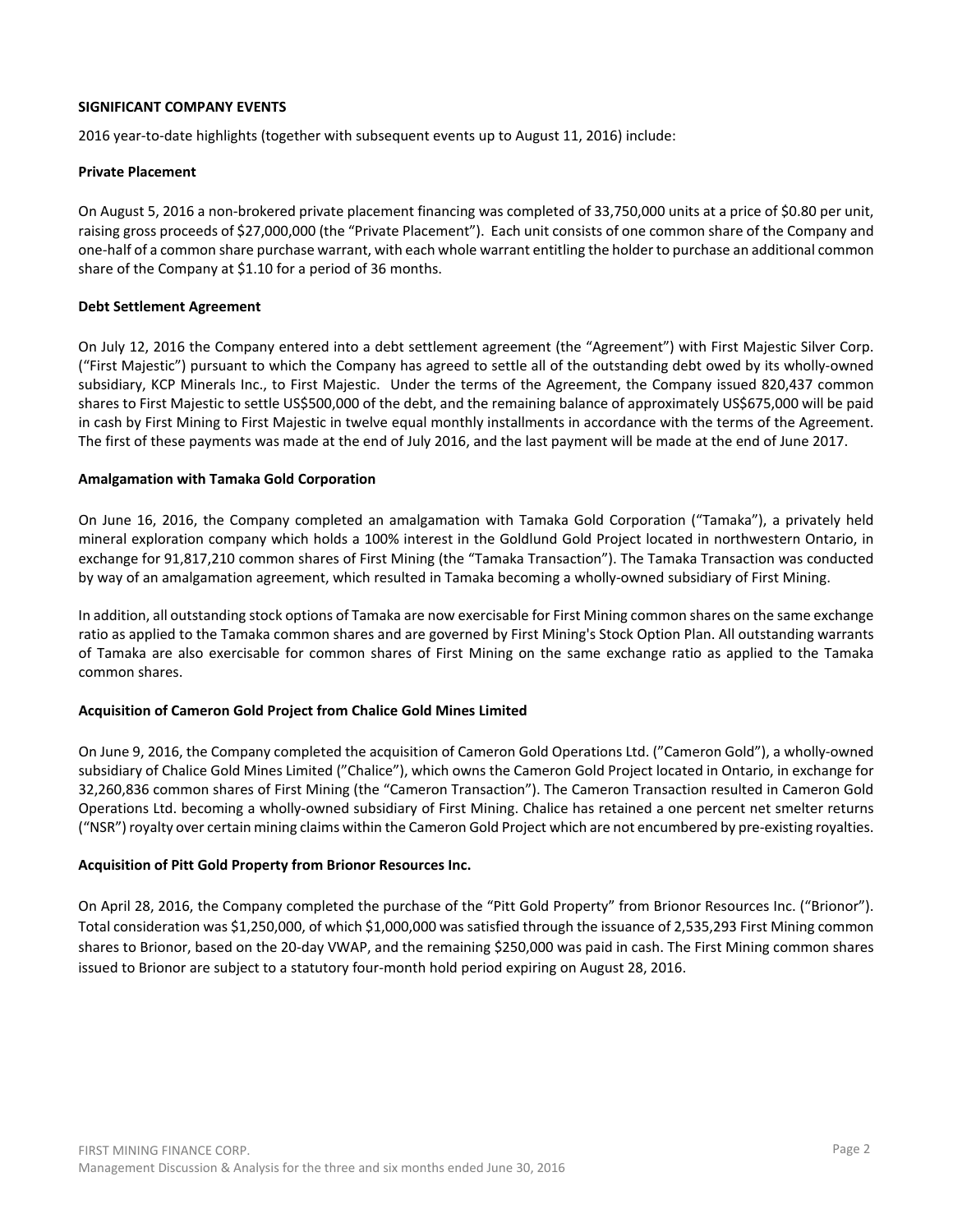### **Acquisition of Clifton Star Resources Inc.**

On April 8, 2016, the Company completed a definitive agreement (the "Clifton Agreement") with Clifton Star under which the Company acquired all of the issued and outstanding common shares of Clifton Star on the basis of one common share in the capital of the Company for each Clifton Star share by way of a plan of arrangement under the *Business Corporations Act* (British Columbia) (the "Clifton Transaction"). The Clifton Transaction was conducted by way of a court-approved plan of arrangement, resulting in Clifton Star becoming a wholly-owned subsidiary of the Company.

Transaction costs associated with the Clifton Agreement were included in the consideration paid to acquire the net assets of Clifton Star. The Company acquired \$10.8 million of cash held by Clifton Star as a result of the transaction.

# **Upgrade to TSXV Tier 1 and OTC QX status**

On May 11, 2016, First Mining's shares began trading on the TSXV Tier 1 exchange in Canada. Subsequently, on May 20, 2016, First Mining's shares began trading on the OTC QX market platform in the US. These upgrades are expected to improve investor exposure, which should result in increased analyst coverage and liquidity.

#### **REVIEW OF MINERAL PROPERTIES**

First Mining's portfolio has properties located in Canada, Mexico, and the United States, with on-going exploration programs for gold, silver, lead, zinc, and copper, which expect to be funded mostly through the sale of equity and joint venture partnerships. The following section discusses the Company's priority and other significant projects.

*Readers are cautioned that, with respect to any Preliminary Economic Assessment ("PEA") referenced in this MD&A, a PEA is preliminary in nature and includes inferred mineral resources that are considered too speculative geologically to have the economic considerations applied to them that would enable them to be categorized as mineral reserves, and there is no certainty that a PEA will be realized. Mineral resources that are not mineral reserves do not have demonstrated economic viability.*

# **Canada**

# *Hope Brook, Newfoundland*

Acquired through the acquisition of Coastal Gold, the Hope Brook Gold Property covers 25,125 hectares with a deposit hosted by pyritic silicified zones occurring within a deformed, strike-extensive advanced argillic alteration zone. The NI 43-101 Resource covers 1.5 km of an 8 km mineralized structure. Indicated Resources of 5.5 Mt grading 4.77 g/t Au, containing 844,000 oz Au, and Inferred Resources of 840,000 t grading 4.11 g/t Au, containing 110,000 oz Au. Substantial infrastructure includes a ramp to 350 metres below surface with vent raise, power, access by sea and air, and a strong local labour force. Drill targets with potential to significantly increase resources have already been outlined. Hope Brook was a former operating gold mine that produced 752,163 oz Au from 1987 to 1997 and there is strong support from the local community and the Province of Newfoundland for future development.

The Company paid an estimated \$17 per Resource oz Au following the acquisition of Coastal for consideration of approximately \$16.6 million.

# *Springpole Gold Project, Ontario*

Acquired through the acquisition of Gold Canyon, the Springpole Gold Project covers 32,375 hectares and is one of Canada's largest undeveloped gold projects. The project is located in northwestern Ontario, approximately 110 kilometres northeast of Red Lake town and is situated within the Birch-Uchi Greenstone Belt. The NI 43-101 large open pittable Resource boasts significant infrastructure, including a 72 man onsite camp, winter road access, logging road within 10 kilometres and nearby power lines. Indicated Resources of 128.2 Mt grading 1.07 g/t Au and 5.7 g/t Ag, containing 4,410,000 oz Au and 23,800,000 oz Ag, and Inferred Resources of 25.7 Mt grading 0.83 g/t Au and 3.2 g/t Ag, containing 690,000 oz Au and 2,700,000 oz Ag. Springpole is located within a pro-mining jurisdiction that is covered by the Treaty Three First Nations Agreement and Treaty Nine. The 2013 Preliminary Economic Assessment ("PEA") includes an initial capital cost of USD \$438 million, a payback period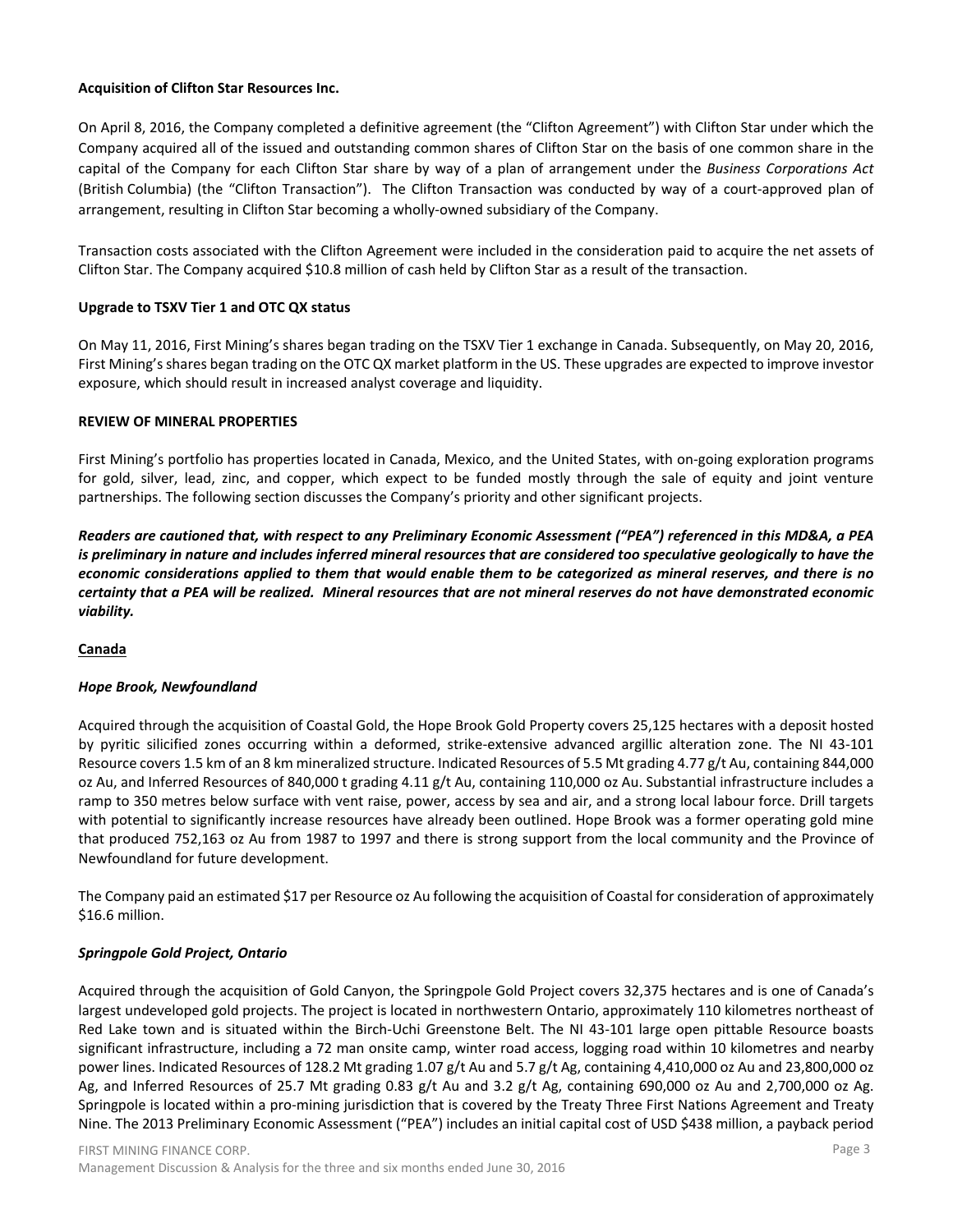of 1.7 years and pre-tax NPV of USD \$579 million at USD \$1,300 per oz Au, and USD \$25 per oz Ag. (Using an exchange ratio of USD/CAD \$1.00).

The Company paid an estimated \$12 per Resource oz Au following the acquisition of Gold Canyon for consideration of approximately \$66.1 million.

### *Pickle Crow Gold Project, Ontario*

Acquired through the acquisition of PC Gold, the Pickle Crow Gold Project covers 15,560 hectares and is located in the minefriendly jurisdiction of northwestern Ontario and is covered by the Treaty Nine First Nations Agreement. The NI 43-101 Resource supports a high-grade underground and open pit operation. Inferred Resources of 10.3 Mt grading 3.9 g/t Au, containing 1,300,000 oz Au. Extensive infrastructure in place or proximal to project includes a 200 tonnes per day gravity mill on site, generators and fuel storage, paved road access to the property and within 10 km of a paved airport at Pickle Lake. The Pickle Crow Project was a former high-grade operating mine until the 1960's.

The Company paid an estimated \$11 per Resource oz Au following the acquisition of PC Gold for consideration of approximately \$14.8 million.

### *Duparquet Gold Project, Quebec*

Acquired through the acquisition of Clifton Star, the Duparquet Project covers 1,033 hectares and is located in the Abitibi Region of Quebec which is one of the world's most prolific gold producing regions. The Company owns a 10% indirect interest in the Duparquet Gold Project which, on a 100% basis, hosts an NI 43-101 compliant Measured and Indicated Resource of 59.7 Mt grading 1.57 g/t Au, containing 3.0 million oz Au and Inferred Resources of 28.5 Mt grading 1.46 g/t Au, containing 1.3 million oz Au. Infrastructure includes site roads, access to electrical power 15km away, tailings storage facility and water management solutions and ancillary site buildings. The Duparquet Gold Project is currently comprised of three mineral properties: Beattie, Donchester and Dumico. The 2014 prefeasibility study includes pre-production capital costs of \$394 million, a pay-back period of 4.3 years and pre-tax NPV (5%) of \$222 million at USD \$1,300 per oz Au.

The Company paid an estimated \$11 per Resource oz Au following the acquisition of Clifton Star, for consideration of approximately \$9.8 million for its 10% interest, excluding \$10.8 million acquired in cash as part of the transaction.

#### *Duquesne Gold Project, Quebec*

Also, acquired through the acquisition of Clifton Star, Duquesne covers 936 hectares and is located in the Abitibi Region of Quebec. The Company owns a 100% interest in the Duquesne Gold Project which hosts an NI 43-101 Indicated Resource of 1.9 Mt grading 3.33 g/t Au, containing 199,000 oz Au, and Inferred Resources of 1.6 Mt grading 5.58 g/t Au, containing 280,000 oz Au. The Duquesne Gold Project situated along the Destor-Porcupine Break, which boasts historical production of 192 million oz Au, is proximal to excellent infrastructure and a skilled labour pool.

The Company paid an estimated \$11 per Resource oz Au following the acquisition of Clifton Star, for consideration of approximately \$9.8 million, excluding \$10.8 million received in cash as part of the transaction.

#### *Pitt Gold Project, Quebec*

Purchased from Brionor, the Pitt Gold Property covers 384 hectares, is located in the Abitibi Region of Quebec and is adjacent to First Mining's 100% owned Duquesne Gold Project and 10% owned Duparquet Gold Project. On June 20, 2011, Brionor announced a NI 43-101 Resource for the Pitt Gold Property which, at a cut-off grade of 3.0 g/t Au, is estimated to have Indicated Resources of 600,000 tonnes grading 7.83 g/t Au, containing 151,000 oz Au, and Inferred Resources of 476,000 tonnes grading 6.91 g/t Au, containing 106,000 oz Au.

The Company paid an estimated \$8 per Resource oz Au following the acquisition from Brionor, for consideration of approximately \$2.0 million.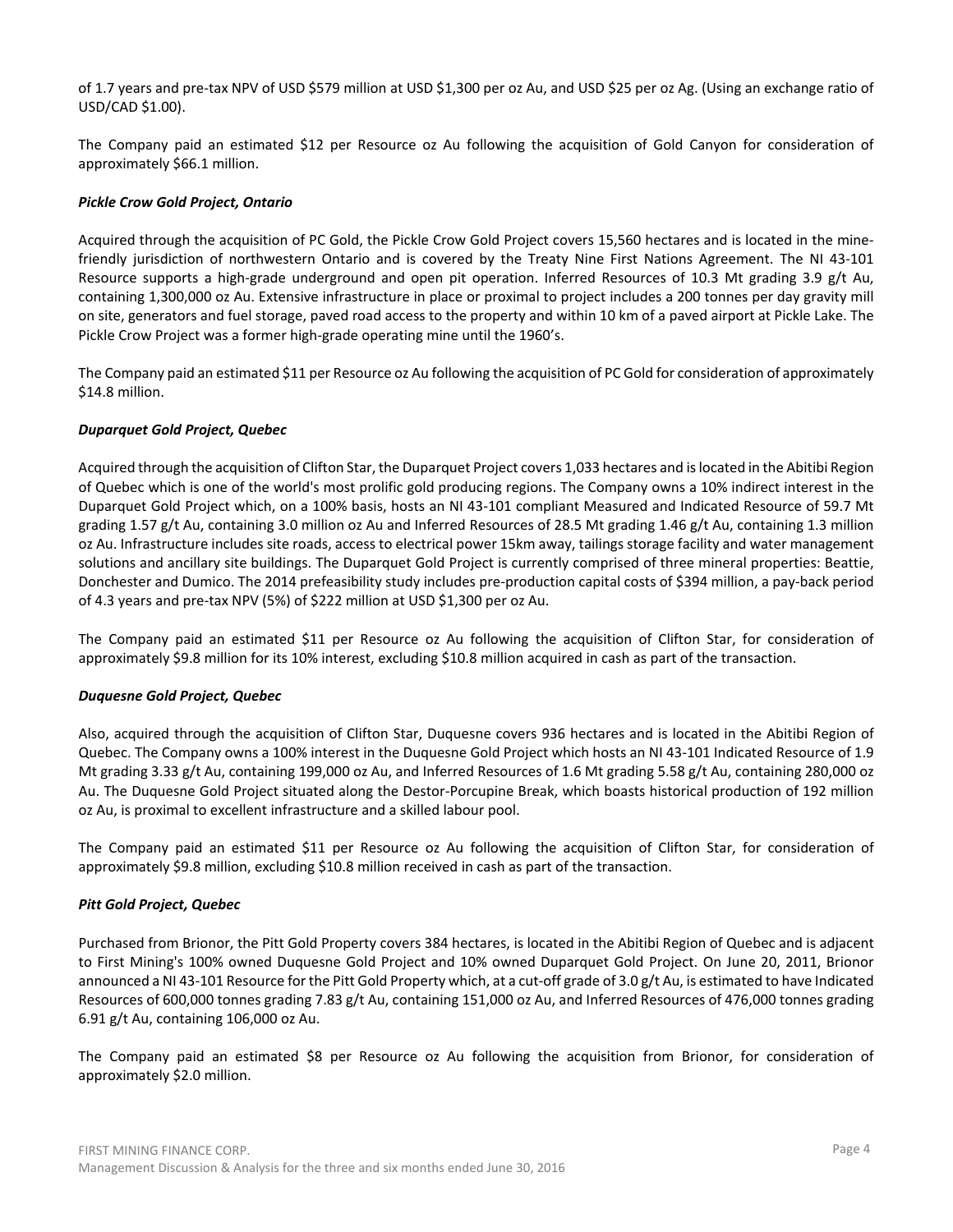### *Cameron Gold Project, Ontario*

Acquired through the acquisition of Cameron Gold Operations Ltd, a wholly-owned subsidiary of Chalice Gold Mines Limited, the Cameron Gold Project covers 31,673 hectares and comprises 154 unpatented claims, 24 patented claims (mineral rights only), seven mining licenses of occupation (MLO) and four mining leases. The Cameron Gold Deposit is a greenstone-hosted gold deposit and the mineralization is mainly hosted in mafic volcanic rocks within a northwest trending shear zone (Cameron Lake Shear Zone) which dips steeply to the North east. The NI 43-101, Measured and Indicated Resource of 8.9 Mt grading 2.29  $g/t$  Au, containing 650,000 oz Au, and Inferred Resources of 14.9 Mt grading 1.91  $g/t$  Au, containing 920,000 oz Au. There is excellent infrastructure with year round road access to the property from nearby highway and powerline within 20 km.

The Company paid an estimated \$17 per Resource oz Au following the acquisition from Chalice, for consideration of approximately \$26.0 million.

# *Goldlund Project, Ontario*

Acquired through the amalgamation with Tamaka, the Goldlund property covers 28,096 hectares in northwestern Ontario, including the mineral rights of six patented claims which are subject to a 1% NSR on ore mined below the 50-metre horizon. The area is underlain by sedimentary and volcanic rocks, numerous intermediate to mafic subvolcanic intrusive sheets, and is intruded by several granitoid stocks. The majority of identified mineralization is hosted within the Central and Southern Volcanic Belts and historic production demonstrates the presence of small zones of higher-grade mineralization. Historic non-NI 43-101 compliant Measured and Indicated Resource of 19.1 Mt grading 1.94 g/t Au, containing 1,190,000 oz Au, and Inferred Resources of 25.8 Mt grading 2.51 g/t Au, containing 2,090,000 oz Au. Mining in the 1980's produced approximately 90,700 tonnes @ 5.14 g/t Au from underground and 39,000 tonnes @ 5.83 g/t from a small open pit. The Goldlund Project has excellent infrastructure with year-round road access to the property from nearby highway and powerline within 20 km. There exists a strong relationship with the towns and First Nation groups in the local communities.

The Company paid an estimated \$25 per historical resource oz Au following the acquisition from Tamaka, for consideration of approximately \$83.0 million.

*Readers are cautioned that a Qualified Person (as defined under NI 43-101) has not done sufficient work to classify the historical estimate at the Goldlund Project as current mineral resources or mineral reserves, and First Mining is not treating such historical estimate as current mineral resources or mineral reserves.*

# **Mexico**

# *Miranda, Sonora*

The Miranda gold property consists of three claims; Miranda, Miranda 1 and La Arena covering 16,035 hectares in the Sonoran Desert within a structural corridor called the Sonora- Mojave megashear ("SMM trend").

The SMM trend hosts several operating gold mines and deposits, some of which exceed 10 million ounces of gold such as Herradura-Dipolos in western Sonora, Mexico, and other smaller deposits; Mesquite (7 M oz Au) and Picacho in Arizona, and Chanate, San Francisco, and La Choya in Sonora, Mexico. The Miranda property lies in the south-central part of the SMM trend, adjacent to the San Felix and El Antimonio mining districts on the south and east respectively. Miranda covers multiple prospects and gold occurrences including the inactive mines La Fortuna and El Gigio (internal claims which do not belong to the Company). Additionally, the property exhibits structures and lithologies favorable for the development of large orogenic (mesothermal) ore deposits similar to those occurring along the SMM trend. During 2015, 151 rock chip samples were taken and analyzed with values ranging between nil and 7.29 g/t Au. Additionally, 3,486 soil samples were collected and analyzed.

#### *Socorro, Sonora*

The Socorro property was reduced and separated into fractions in 2015 subject to government approval and now consists of four claims: El Socorro Frac 1, El Socorro Frac 2, El Socorro Frac 3 and Tizoc R1 covering 35,654 hectares. It is a regional gold exploration play with dozens of pits and placer deposits with excellent potential to host both bulk open-pit, heap-leachable deposits as well as high-grade gold in high-angle structures. The southern part of the concession covers the northern extension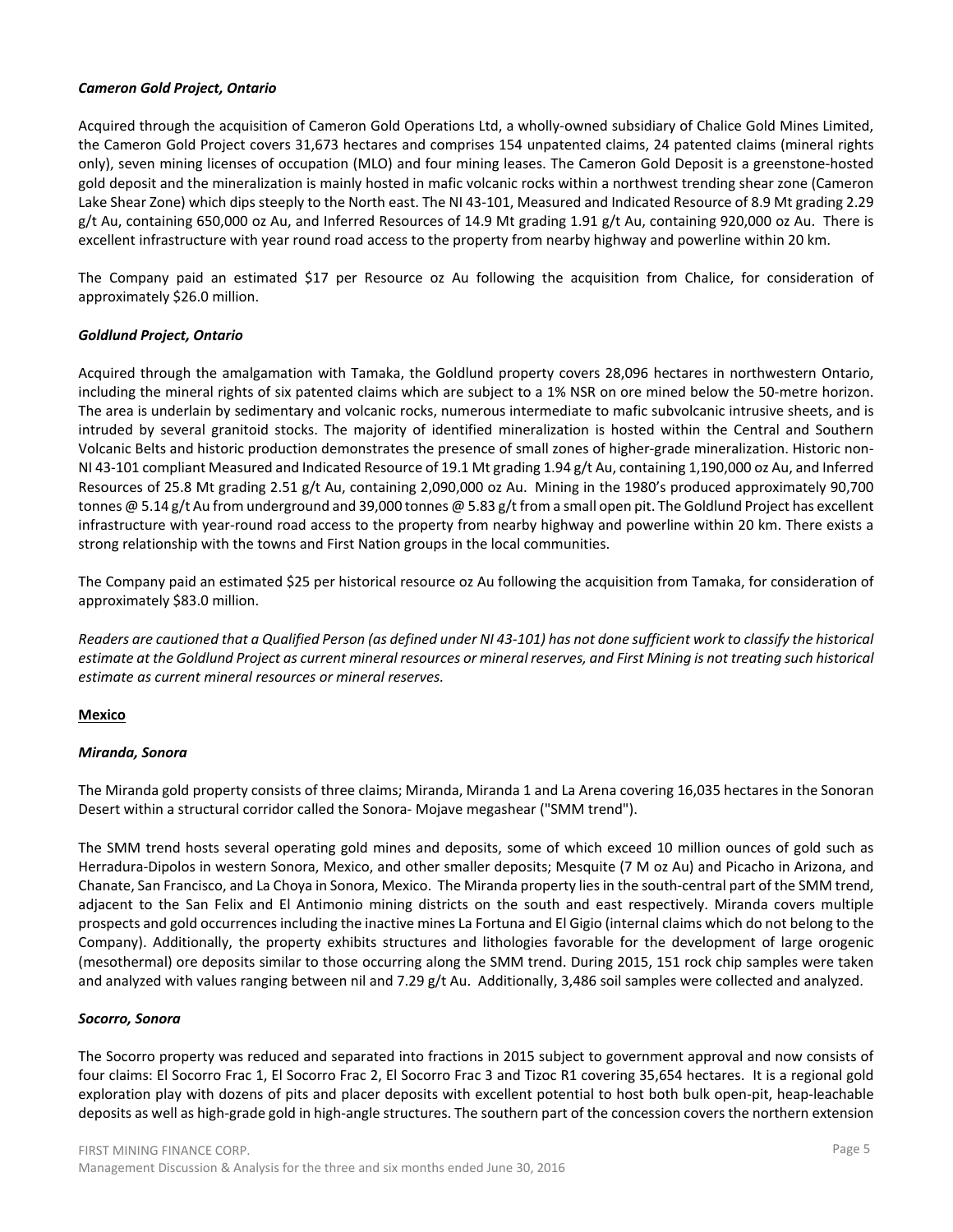of the El Chanate mine, while the central and northern portion cover mesothermal gold veins within a regional structure over 10 km long.

Work to date on the property includes interpretation of ASTER images mapping and initial surface reconnaissance.

During 2015, the Company took 53 rock chip samples on the property with values ranging from nil to 41.0 g/t Au. Additionally, 7,737 soil samples were taken and analyzed.

# *San Ricardo, Sonora*

The San Ricardo property consists of nine claims, two of which, San Ricardo and San Ricardo 2, cover 50 hectares and an existing small mine that was acquired by the Company through an option agreement in 2013. The remaining seven claims: Teocuitla, Teocuitla 2, Teocuitla 4, Angel, Tlaloc, Tlaloc 2 and Aztlan cover 37,350 hectares, and were staked by the Company between 2009 and 2011. Mineralization on the property is epithermal in nature and has not been constrained along strike or depth by drilling.

All underground workings on the San Ricardo vein system were opened up and saw sampled, and several hundred metres of trenches were excavated and sampled. Subsequently, 14 diamond drill-holes were drilled on the property to test two veins, the Santa Cruz and Mina Antigua, at shallow levels. Drill results in the Santa Cruz vein varied from minor precious metal mineralization to 2.3 m at 23.1 g/t Au, whereas the Mina Antigua vein contained 4.5 m at 100.4 g/t Ag.

During 2015, the Company took 59 reconnaissance rock samples with values up to 33.7 g/t Au and completed a 4,993 soil samples geochemical survey.

### *Peñasco Quemado, Sonora*

The Peñasco Quemado property consists of 3,746 hectares in seven contiguous mining claims located in north-central Sonora, Mexico, 60 km south of the town of Sasabe on the USA-Mexican border. Penasco Quemado is a volcano-sedimentary, silvermanganese deposit in Tertiary rhyolite and conglomerates. A historic NI 43-101 resource estimate states Peñasco Quemado contains 9.6 million ounces Ag measured and indicated at a grade of  $116 g/t$ . Additional similarly mineralized areas are known at surface to the west of the established resource and will require evaluation.

# *La Frazada, Nayarit*

La Frazada consists of a 299 hectare concession along the west margin of the Sierra Madre Occidental and is located within the historic mining district of 'Real del Zopilote' of Nayarit, Mexico. The project is located near power and transportation infrastructure at low elevations and lies approximately 300 km northwest of Guadalajara. The primary mineralized zone consists of the La Frazada vein, which is epithermal in nature and has not been constrained at depth by drilling. A historic NI 43-101 resource estimate states that La Frazada contains 4.69 million ounces Ag, measured and indicated, at a grade of 250 g/t Ag, and a further 3.85 million ounces inferred at a grade of 224 g/t Ag.

#### *Pluton, Durango*

The Pluton property was reduced in 2015 following a strategic review of its land packages, subject to government approval, into a 6,534 hectare property consisting of three claims known as Pluton, El Real and Las Dos Amigos. Pluton has the potential to host a large silver-rich, high-grade polymetallic (Pb, Zn, Au), carbonate replacement/skarn deposit. The property is located immediately north of the historic "Ojuela-Mapimí Mining District". The Company acquired its initial interest in the Pluton property in 2009 through an agreement with the Company's former VP of Exploration, a related party, which was amended in 2012 to include the Las Dos Amigos claim. In 2010, the Company staked the El Real claim extending the property holdings to the south.

Work completed on the property to date includes extensive soil geochemistry, gravity and NSAMT ground surveys, a magnetometry and ZTEM airborne survey, and a 3,925 metre diamond drill program managed by the Company.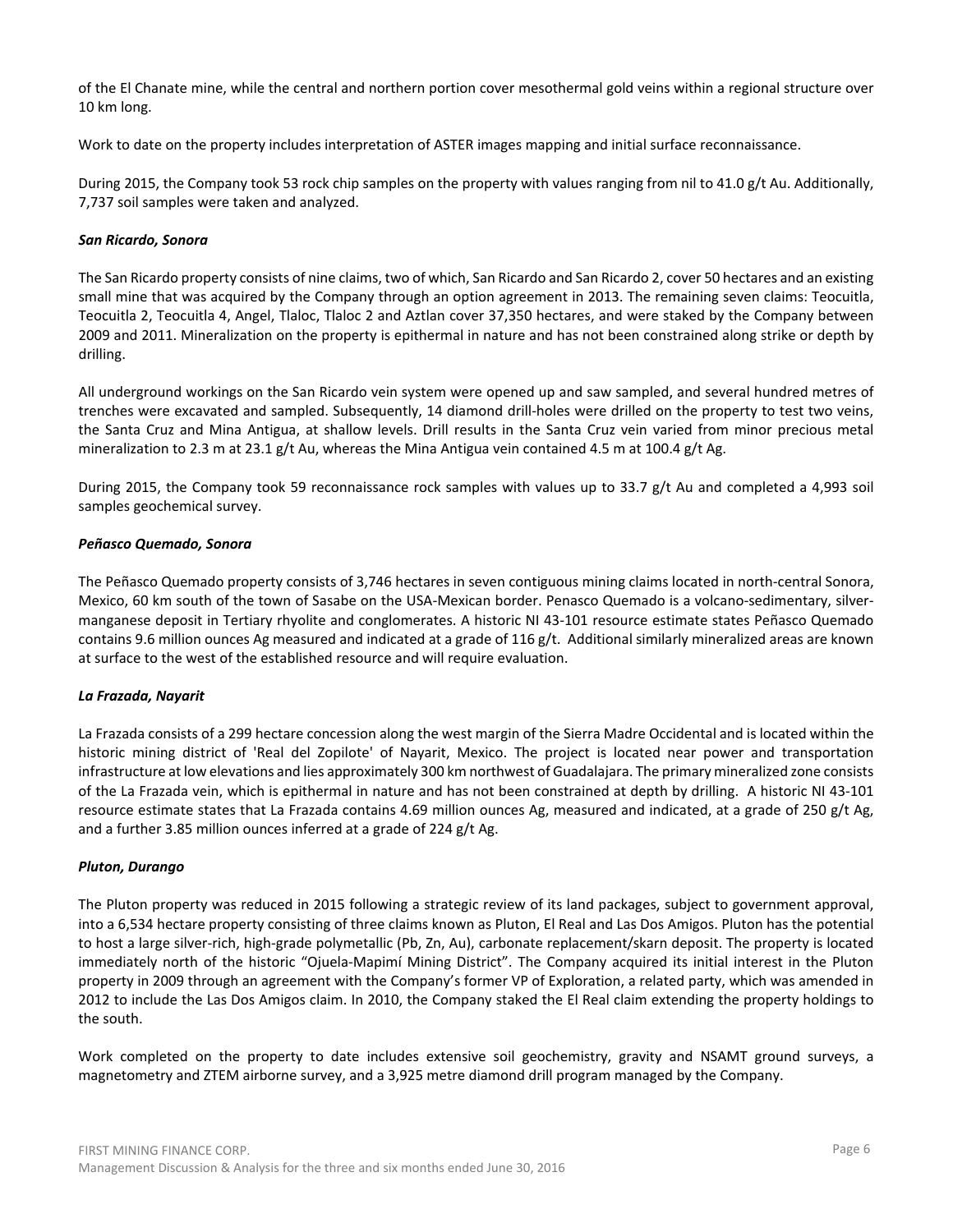#### *Puertecitos, Sonora*

The Puertecitos property consists of two claims, Puertecitos and Puertecitos 2, covering 9,060 hectares staked by the Company in 2009. Located 32 km southwest of the Sasabe border crossing between the US and Mexico, Puertecitos is 40 km west of the Company's Los Tamales property and 32 km northeast of the Peñoles Los Humos deposit, a 625 Mt porphyry copper system grading 0.32% Cu. Widespread copper oxides outcrop at Puertecitos and the presence of sericite and secondary biotite in breccia fragments from dikes and pipes suggest that a porphyry system may exist under the extensive rhyolite flows on the property. In 2015, the Company entered into an option agreement with Peñoles under which the Puertecitos property may be acquired. On August 8, 2016, Peñoles notified the Company of its decision to discontinue exploration on the project and consequently the option agreement will be terminated.

### *Los Tamales, Sonora*

The Los Tamales property consists of two claims, Teocuitla 5 and Teocuitla 8, which cover 3,851 hectares staked by the Company in 2010. Los Tamales is a porphyry copper-molybdenum system located 125 km southwest of Tucson, Arizona and 28 km south of the US-Mexican border. The property was discovered by a water well sampling program during a joint United States Geological Survey and Servicio Geologico Mexicano reconnaissance effort in the 1970's, and was the subject of two USGS open-file reports 94-685 and 84-289. Five diamond drill holes tested copper and molybdenum soil geochemical anomalies in 2013 along a five km strike length with all holes showing low grade chalcopyrite and molybdenite mineralization. The deposit as currently interpreted suggests it is the deep level of a large system dissected by low angle faulting. In 2015, the Company entered into an option agreement with Peñoles under which the Los Tamales property may be acquired. On August 8, 2016, Peñoles notified the Company of its decision to discontinue exploration on the project and consequently the option agreement will be terminated.

### *Las Margaritas, Durango*

The Las Margaritas property is 500 hectares consisting of two mining concessions approximately 150 km from Durango City. The property was acquired through an Assignments of Rights Agreement signed July 6, 2011 and is subject to a 1% net smelter return payable to the vendor which may be purchased at any time before July 6, 2016 for USD \$500,000. The project is located in the Barrancas subprovince of the Sierra Madre Occidental. Some limited gold mining by artisanal prospectors is known to have taken place on the project in the early 20th century and the project contains a known vein with quartz, argillic alteration striking for at least 1.8 km. In 2016, a two-year extension was negotiated with the vendor which granted the Company the option to purchase the royalty by November 2018 in consideration for an additional US\$100,000 payable over two years.

# *Geranio, Oaxaca*

The Geranio property consists of six claims: La Ramita, Geranio, Violeta, Azucena, El Jilguero and La Orquidea, which combined, cover 540 hectares. Additionally, the Company has also staked a much larger block of ground to the north, east and south of the Natividad system.

The Geranio project lies adjacent and directly north of the historic Natividad Mining District, 70 km north of the city of Oaxaca in southern Mexico. Natividad is a series of five bonanza grade gold and silver veins in a black shale host rock which over the last 70 years has produced 1.5 million ounces of gold equivalent. The property covers approximately 1,200 metres of strike length of the northern extension of the Natividad vein system.

Two ASARCO exploration diamond drill holes were drilled on the Geranio property in 1992; hole N-20 intersected 0.6 m at 36 g/t Au and 315 g/t Ag, whereas hole N-24 intersected 0.7 m at 45 g/t Au and 120 g/t Ag. The Company's objective is to delineate another Natividad mineralized system with comparable precious metal contents.

# *El Apache, Sonora*

The El Apache property contains 11,417 hectares in two claims; El Apache and Tlahuac, both staked by the Company in 2011.

El Apache is largely covered by wind-blown sand of the western Sonoran Desert and lies in a highly prospective area within the prolific Sonora-Mojave megashear gold belt. The property lies 10 km east of the largest gold-only mine in Mexico, Fresnillo's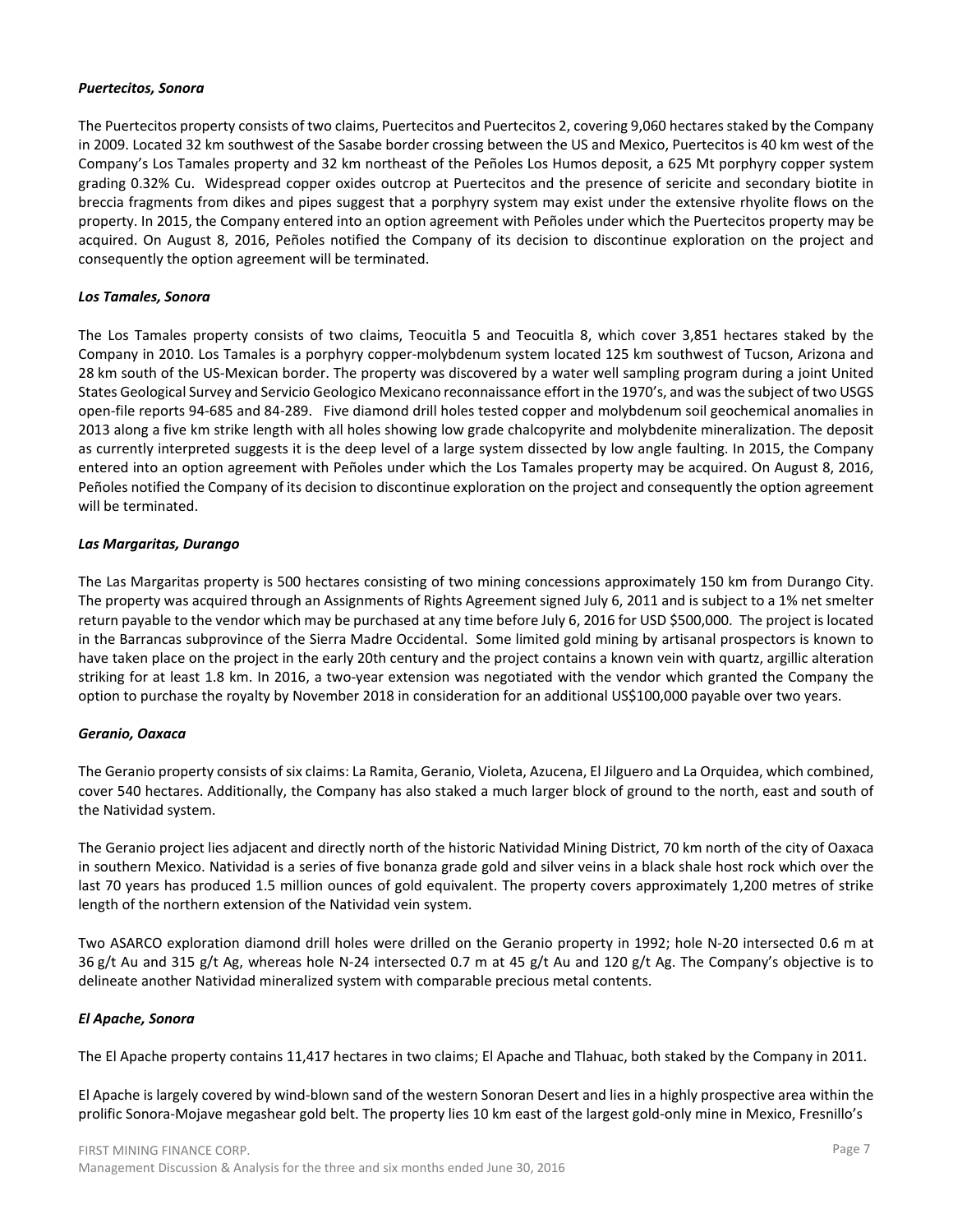Herradura complex and 10 km south of La Choya mine.

Work to date includes partial surface reconnaissance, interpretation of the government's magnetic data and limited surface sampling in two small outcropping hills. Future work will entail ZTEM, detailed magnetometry, bleg sampling, and enzyme leach-type geochemical surveys to identify drill targets under sand cover.

### *El Roble, Oaxaca*

The El Roble property, located in the Natividad mining district consists of two claims staked by the Company, El Roble and El Roble 2, which were recently reduced to 9,666 hectares. The property covers the northern extension of Natividad veins and other historic bonanza producers such as El Banco mine. Relevant exploration features include a 15 km strike length of a large magnetic high representing an intrusive body at depth believed to be associated with high-grade gold mineralization in veins. Work to date includes regional geology, airborne magnetics and reconnaissance sampling of selected areas.

### *Batacosa, Sonora*

The Batacosa property consists of one claim covering 3,600 hectares staked by the Company in 2011. Batacosa is a porphyry copper-molybdenum system located 55 km northeast of Ciudad Obregon and 220 km southeast of Hermosillo, capital of the state. Batacosa was discovered by Cominco in the 1970's and subsequently drilled by them and other companies between 1970 and 2000. A total of 8,000 metres was drilled in 47 drill holes. The Company has delineated two untested targets within the property.

### *Lachatao, Oaxaca*

The Lachatao property, located in Oaxaca Mexico, consists of three claims known as Lizi 1, Lizi 1 Fraccion 2, and Lizi 1 Fraccion 3 covering 5,126 hectares and staked by the Company. Targets in the property include high-grade gold bonanza veins in black shales as well as stockworks and disseminated gold in volcanic rocks.

#### *Montana Negra, Sonora*

The Montana Negra property consists of one claim, Montana Negra, covering 852 hectares. The property covers Proterozoic rocks that the Company believe may be favorable for gold mineralization and is located in North Central Sonora, 20 Km southeast of Cananea. The Orogenic gold system, similar to La Choya and San Francisco mines, targets are open-pit leachable mineralization in granitic and metamorphic rocks. Additional field work is required to fully evaluate the property following preliminary surface samples up 9.5 g/t Au.

# **USA**

#### *Turquoise Canyon, Nevada*

The Turquoise Canyon property (formerly the Bald Mountain property) located in Nevada is wholly-owned by First Mining. The property consists of 188 unpatented claims totaling 3,872 acres located along the Battle Mountain-Eureka Trend, 16 km south of Barrick Gold Corp.'s Cortez Mine Complex (23 million oz Au), and nine km west of its newly discovered Gold Rush deposit (7.0 million oz Au) and 1.5 kms east of the Toiyabe Mine, a Carlin type gold deposit that produced 89,000 ounces of gold in the 1990s.

Results of an airborne ZTEM survey commissioned by the Company show an antiformal structure in the underlying Roberts Mountain Thrust which will be the focus of future exploration. A gravity high and anomalous conductive/polarizable anomalies at the southwest corner of the property are high priority drill targets. Six other potential drill targets were interpreted from two induced polarization/resistivity lines run over the property. The Company is processing and interpreting project data.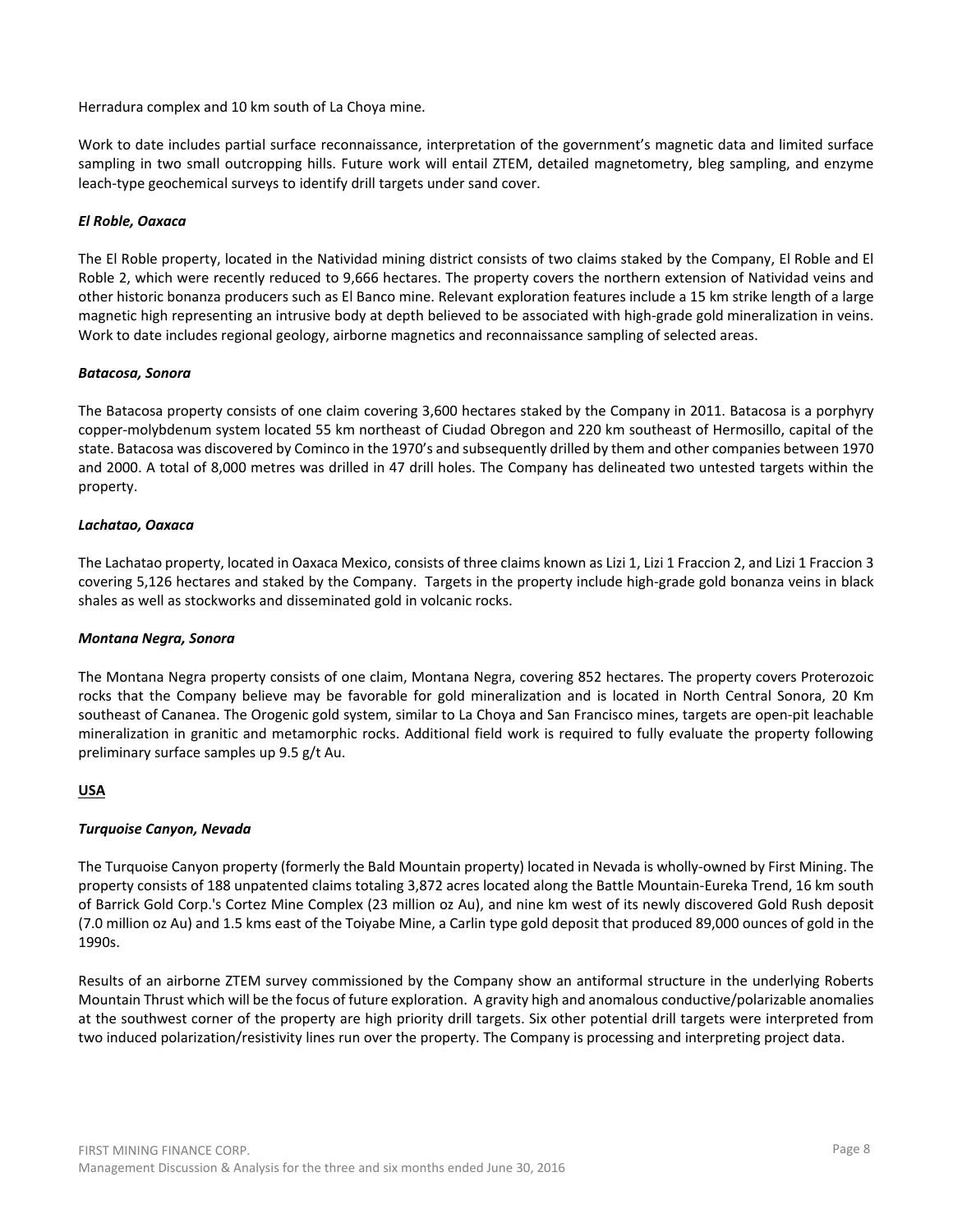# **MINERAL BANK: PROJECT PORTFOLIO LOCATIONS**



### **MINERAL BANK: NI 43-101 GOLD RESOURCES(1) PORTFOLIO – ATTRIBUTABLE TO FIRST MINING**

|                 | <b>Measured and Indicated Resources</b> |                           |                           |                              |  |  |  |  |  |  |  |  |  |  |  |
|-----------------|-----------------------------------------|---------------------------|---------------------------|------------------------------|--|--|--|--|--|--|--|--|--|--|--|
| Project         | <b>Tonnes</b>                           | <b>Au Grade</b><br>(g/t)  | <b>Contained Au Oz.'s</b> | <b>Contained AuEq. Oz.'s</b> |  |  |  |  |  |  |  |  |  |  |  |
| Springpole      | 128,200,000                             | 1.07                      | 4,410,000                 | 4,600,000                    |  |  |  |  |  |  |  |  |  |  |  |
| Hope Brook      | 5,500,000                               | 4.77                      | 844,000                   | 844,000                      |  |  |  |  |  |  |  |  |  |  |  |
| Duquesne        | 1,900,000                               | 3.33                      | 199,000                   | 199,000                      |  |  |  |  |  |  |  |  |  |  |  |
| Duparquet (10%) | 5,970,000                               | 1.57                      | 300,000                   | 300,000                      |  |  |  |  |  |  |  |  |  |  |  |
| Pitt            | 600,000                                 | 7.83                      | 151,000                   | 151,000                      |  |  |  |  |  |  |  |  |  |  |  |
| Cameron         | 8,880,000                               | 2.29                      | 652,000                   | 652,000                      |  |  |  |  |  |  |  |  |  |  |  |
| <b>Total</b>    | 151,000,000                             | 1.39                      | 6,560,000                 | 6,750,000                    |  |  |  |  |  |  |  |  |  |  |  |
|                 |                                         | <b>Inferred Resources</b> |                           |                              |  |  |  |  |  |  |  |  |  |  |  |
| Project         | <b>Tonnes</b>                           | <b>Au Grade</b><br>(g/t)  | <b>Contained Au Oz.'s</b> | <b>Contained AuEq. Oz.'s</b> |  |  |  |  |  |  |  |  |  |  |  |
| Springpole      | 25,700,000                              | 0.83                      | 690,000                   | 712,000                      |  |  |  |  |  |  |  |  |  |  |  |
| Hope Brook      | 840,000                                 | 3.20                      | 110,000                   | 110,000                      |  |  |  |  |  |  |  |  |  |  |  |
| Pickle Crow     | 10,300,000                              | 3.90                      | 1,300,000                 | 1,300,000                    |  |  |  |  |  |  |  |  |  |  |  |
| Duquesne        | 1,600,000                               | 5.58                      | 288,000                   | 288,000                      |  |  |  |  |  |  |  |  |  |  |  |
| Duparquet (10%) | 2,850,000                               | 1.46                      | 130,000                   | 130,000                      |  |  |  |  |  |  |  |  |  |  |  |
| Pitt            | 476,000                                 | 6.91                      | 106,000                   | 106,000                      |  |  |  |  |  |  |  |  |  |  |  |
| Cameron         | 14,920,000                              | 1.91                      | 917,000                   | 917,000                      |  |  |  |  |  |  |  |  |  |  |  |
| <b>Total</b>    | 56,700,000                              | 1.96                      | 3,540,000                 | 3,560,000                    |  |  |  |  |  |  |  |  |  |  |  |

(1) Based on NI 43-101 technical reports filed on SEDAR by First Mining Finance Corp., PC Gold Inc., Gold Canyon Resources Inc., Clifton Star Resources Inc., Brionor Resources Inc. and Chalice Gold Mines Ltd. Note that differences may occur due to rounding.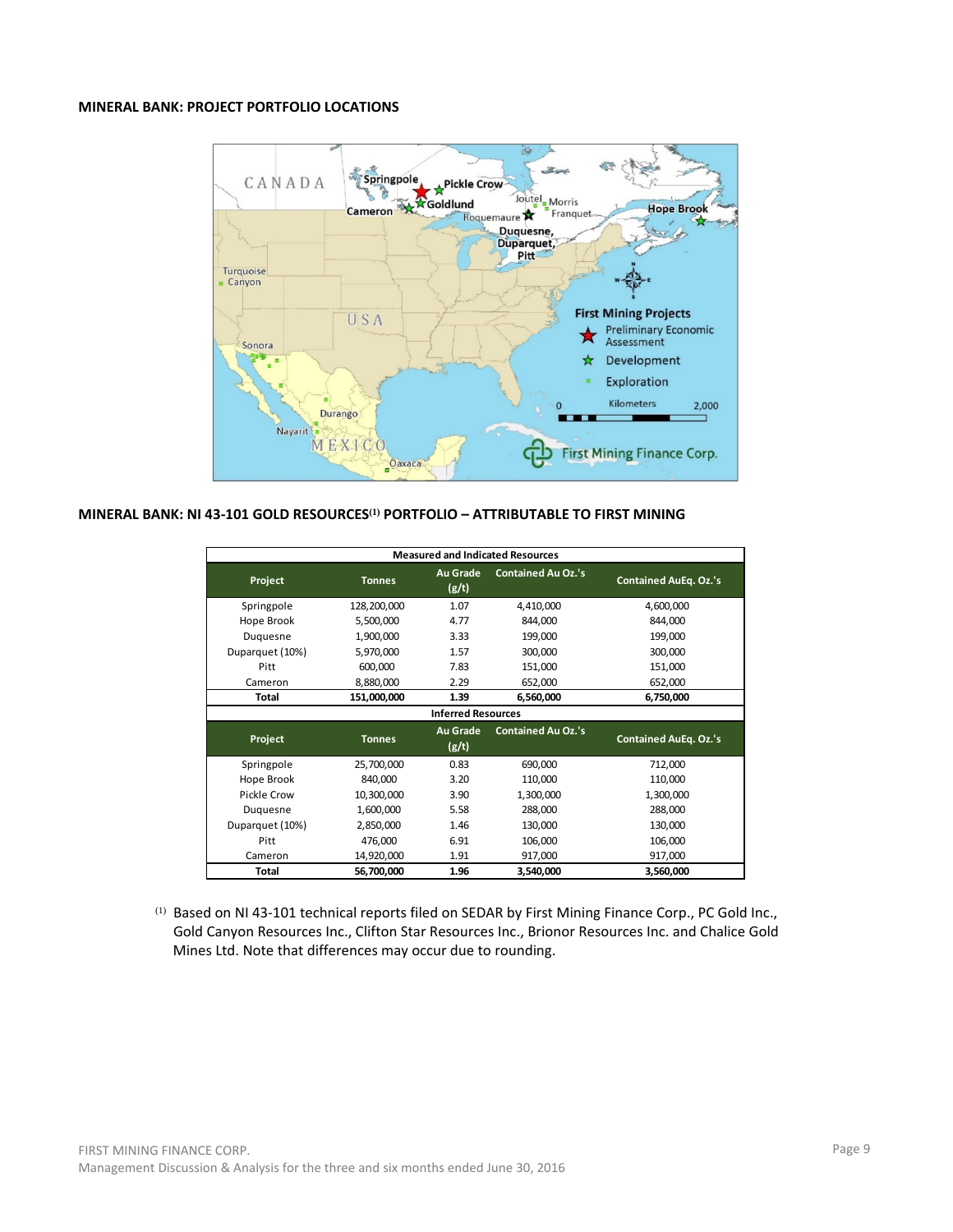#### **SUMMARY OF QUARTERLY RESULTS**

| <b>Fiscal Quarter Ended</b>                            | 2016-02       | 2016-Q1                         | 2015-04                  | 2015-03                  | $2015 - Q2^{(1)}$        | $2015 - 01^{(1)}$ | $2014 - Q4^{(1)}$        | $2014 - Q3^{(1)}$ |
|--------------------------------------------------------|---------------|---------------------------------|--------------------------|--------------------------|--------------------------|-------------------|--------------------------|-------------------|
| <b>Statements of Financial Position</b>                |               |                                 |                          |                          |                          |                   |                          |                   |
| Capitalized exploration and evaluation expenditures \$ | (549, 438)    | $(912, 905)$ \$<br><sub>S</sub> | (264.522)                | $(713,076)$ \$<br>S.     | (120.061)                | (496,250) \$<br>S | (22, 629)                | (413, 012)<br>S.  |
| Non-cash assets acquired                               | (121,570,375) | (316, 894)                      | (81, 133, 033)           | (17,659,163)             |                          |                   |                          | (3,900,000)       |
| Option payments and expenditures recovered             |               | 29.164                          | 131.817                  | $\overline{\phantom{a}}$ | $\sim$                   | 8.830             |                          | $\sim$            |
| Impact of change in presentation currency              | 46,792        | 544,373                         | (316, 807)               | (525, 493)               | 104,865                  | (612, 522)        | (414, 046)               |                   |
| Write-down of mineral properties                       | $\sim$        | $\overline{\phantom{a}}$        | 566,544                  | $\overline{\phantom{a}}$ |                          | $\sim$            | 242.060                  | $\sim$            |
| <b>Statements of Conprehensive Loss</b>                |               |                                 |                          |                          |                          |                   |                          |                   |
| Fair value gain on derivative liability                | $\sim$        |                                 | $\overline{\phantom{a}}$ | $\overline{\phantom{a}}$ | $\overline{\phantom{a}}$ | $\sim$            | 19,213                   | 18,820            |
| Share-based payments                                   | (4,664,673)   | (57, 933)                       | (268, 633)               | (301,090)                | $\overline{\phantom{a}}$ | (698, 128)        |                          |                   |
| Charge related to public company listing               |               | $\overline{\phantom{a}}$        |                          | $\overline{\phantom{a}}$ | $\overline{\phantom{a}}$ | (655, 130)        | $\overline{\phantom{a}}$ | -                 |
| Net loss for the period                                | (6,446,222)   | (1,290,106)                     | (1,878,657)              | (1, 101, 148)            | (659,040)                | (1,443,212)       | (99, 483)                | (399, 525)        |
| Basic and diluted loss per share                       | $(0.02)$ \$   | $(0.00)$ \$                     | $(0.01)$ \$              | $(0.01)$ \$              | $(0.01)$ \$              | $(0.03)$ \$       | $(0.00)$ \$              | (0.01)            |

(1) Amounts reported in prior periods have been restated due to the change in the Company's presentation currency from US dollars to Canadian dollars on July 1, 2015.

### **RESULTS OF OPERATIONS**

#### *For the Three Months Ended June 30, 2016 and 2015*

For the three months ended June 30, 2016, the Company reported a net loss of \$6,446,222 or \$0.02 per common share as compared to a net loss of \$659,040 or \$0.01 per common share for the comparative period ended June 30, 2015. Explanations for this increase in net loss are discussed below.

For the three months ended June 30, 2016, total general and administrative expenses increased by \$5,964,938 to \$6,419,184 compared to \$454,246 in the three months ended June 30, 2015. This increase was primarily due to share-based payments in addition to the growth in Company activity, following completion of the reverse takeover ("RTO") on March 30, 2015, and due to the completion of eight transactions since that time. This increase in activity has resulted in an increase in administrative and office fees, as well as an increase in investor relations and marketing communications, professional fees, salaries and wages, and transfer agent and filing fee expenses.

- Administrative and office expense increased by \$84,422, to \$123,227 during the three months ended June 30, 2016 compared to the three months ended June 30, 2015. This increase is due to the increased corporate activity of the Company.
- Investor relations, corporate development and marketing communications expense increased from \$113,200 to \$1,073,036 during the three months ended June 30, 2016, due to an overall increase in marketing initiatives, corporate development activities and attendance at retail and institutional investor conferences.
- For the three months ended June 30, 2016, salaries and wages increased by \$240,081 to \$287,717 from \$47,636 in the same period of the prior year. This was primarily due to the addition of employees not included during the prior year comparative period, as well as some consultants of the Company becoming employees.
- Share-based payments increased from \$nil to \$4,664,673 during the three months ended June 30, 2016 as 10,770,000 share options were granted during the quarter.
- Travel and accommodation increased from \$37,675 in the second quarter of 2015, to \$98,158 during the three months ended June 30, 2016. This increase was due to investor relations associated travel and property site visits.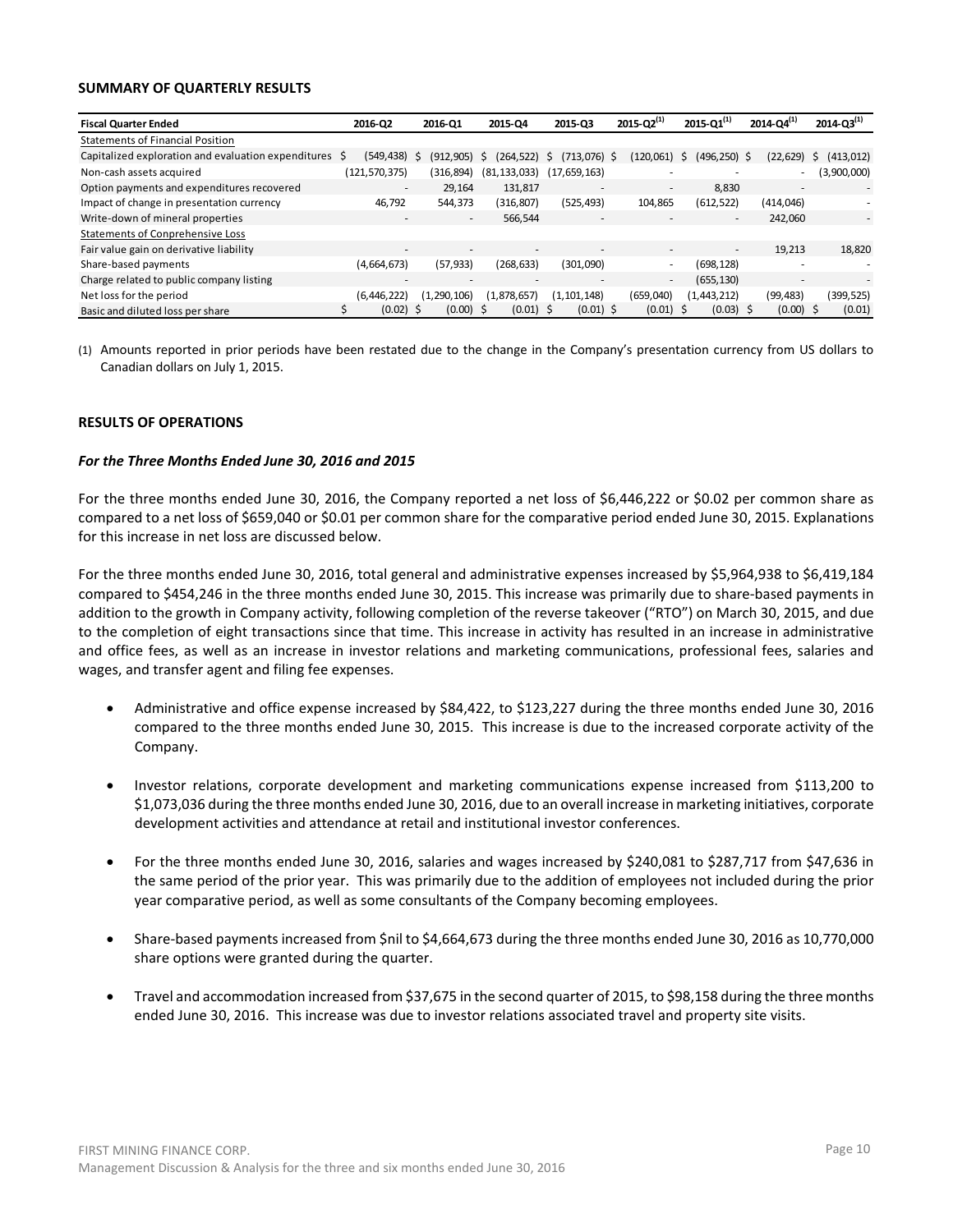In addition, notable variances of non-general and administrative income and expense items were as follows:

- For the three months ended June 30, 2016, a foreign exchange loss of \$15,746 was recorded, compared to a loss of \$181,226 for the three months ended June 30, 2015. Foreign exchange gains or losses result from balances held in currencies other than the functional currency of the entity. Due to the change in functional currency of the Canadian parent entity and subsidiaries on July 1, 2015, the foreign exchange loss for the three months ended June 30, 2015 resulted mostly from Canadian dollar accounts payable balances, whereas the foreign exchange loss for the three months ended June 30, 2016 resulted mostly from US dollar accounts payable and loan payable balances held in the Canadian parent entity and subsidiaries.
- For the three months ended June 30, 2016, a currency translation adjustment loss of \$48,157 was recorded, compared to a \$64,592 gain in the prior year period. This adjustment is primarily due to the significant balance of mineral properties that are held by foreign subsidiaries with a US dollar functional currency. The closing USD/CAD foreign exchange rate decreased 1% from 1.2987 as at March 31, 2016 to 1.2917 as at June 30, 2016, resulting in a \$48,157 loss recorded to other comprehensive income, primarily due to the revaluation of mineral property amounts to the Canadian dollar presentation currency. During the three months ended June 30, 2015, a \$64,592 gain was recorded to other comprehensive income, primarily due to the revaluation of mineral property amounts, which resulted from a 2% increase in the closing USD/CAD foreign exchange rate from 1.2666 as at March 31, 2015 to 1.2490 as at June 30, 2015.

# *For the Six Months Ended June 30, 2016 and 2015*

For the six months ended June 30, 2016, the Company reported a net loss of \$7,736,328 or \$0.02 per common share as compared to a net loss of \$2,102,252 or \$0.03 per common share for the comparative period ended June 30, 2015. Explanations for this increase in net loss are discussed below.

For the six months ended June 30, 2016, total general and administrative expenses increased by \$6,145,051 to \$7,555,205 compared to \$1,410,154 in the six months ended June 30, 2015. This increase was primarily due to share-based payments in addition to the growth in Company activity following completion of the RTO on March 30, 2015, and due to completion of eight transactions since that time. This increase in activity resulted in an increase in administrative and office fees, as well as an increase in investor relations and marketing communications, professional fees, salaries and wages, and transfer agent and filing fee expenses.

- Administrative and office expense increased by \$152,647, to \$207,349 during the six months ended June 30, 2016 compared to the six months ended June 30, 2015. This increase is due to the increased corporate activity of the Company.
- Investor relations, corporate development and marketing communications expense increased from \$117,060 to \$1,512,491 during the six months ended June 30, 2016, due to an overall increase in marketing initiatives, corporate development activities and attendance at retail and institutional investor conferences.
- Professional fees increased \$69,008, or 37%, to \$256,892 during the six months ended June 30, 2016 when compared to the six months ended June 30, 2015. This was primarily due to increased legal, accounting and auditor fees subsequent to the Company's listing in the comparative period.
- For the six months ended June 30, 2016, salaries and wages increased by \$355,910 to \$443,172 from \$87,262 in the same period of the prior year. This was primarily due to the addition of employees not included during the prior year comparative period, as well as some consultants of the Company becoming employees.
- Share-based payments increased from \$698,128 to \$4,722,606 during the six months ended June 30, 2016 as 10,770,000 share options were granted during the first half of 2016, compared to 2,550,000 share options granted during the six months ended June 30, 2015.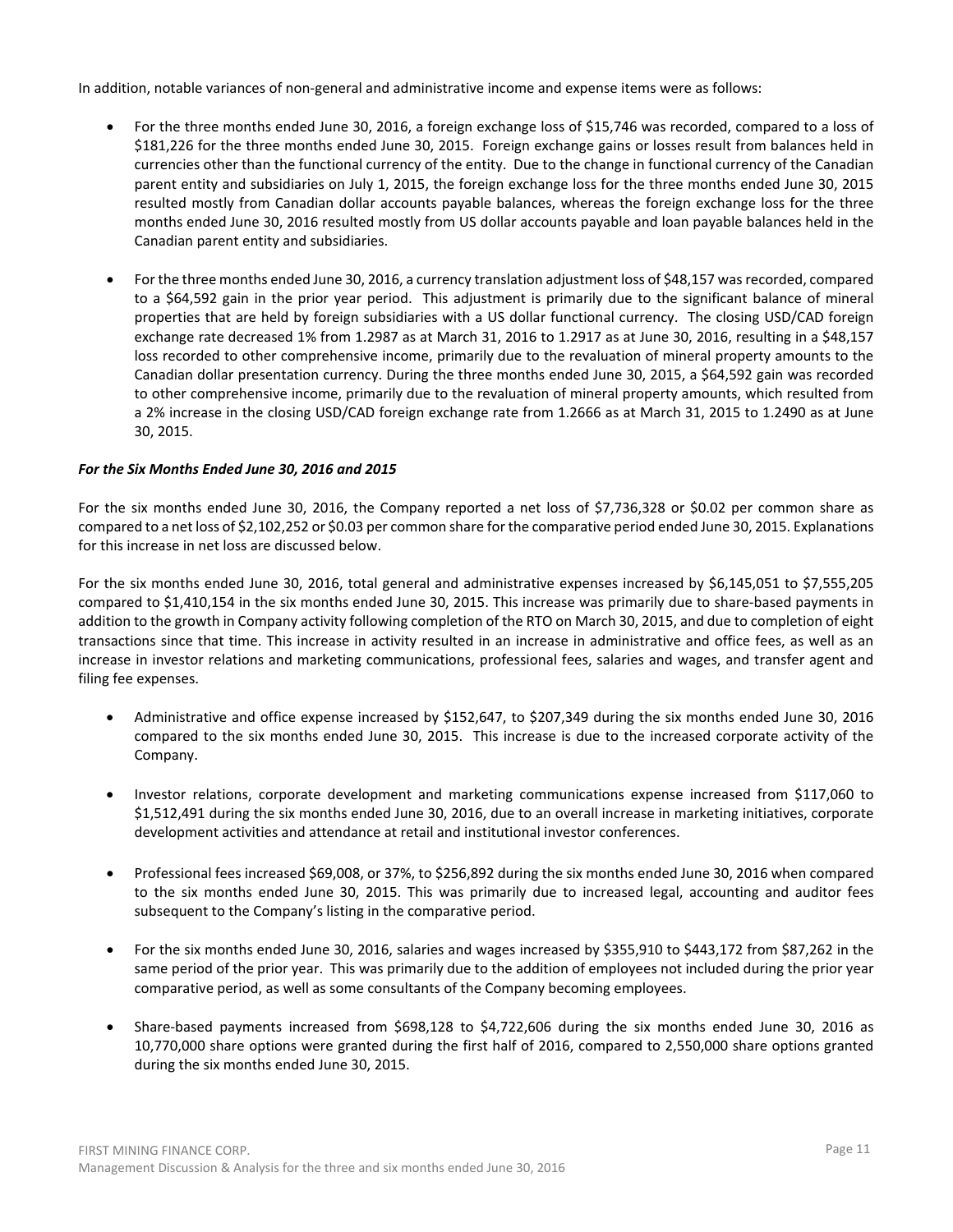• Travel and accommodation increased from \$93,730 in the six months ended June 30, 2015, to \$164,876 during the six months ended June 30, 2016. This increase was due to investor relations associated travel and acquisition reconnaissance.

In addition, notable variances of non-general and administrative income and expense items were as follows:

- For the six months ended June 30, 2016, a foreign exchange loss of \$133,461 was recorded, compared to a loss of \$84,091 for the six months ended June 30, 2015. Foreign exchange gains or losses result from balances held in currencies other than the functional currency of the entity. Due to the change in functional currency of the Canadian parent entity and subsidiaries on July 1, 2015, the foreign exchange loss for the six months ended June 30, 2015 resulted mostly from Canadian dollar accounts payable balances, whereas the foreign exchange loss for the six months ended June 30, 2016 resulted mostly from US dollar accounts payable and loan payable balances held in the Canadian parent entity and subsidiaries.
- During the six months ended June 30, 2015, the Company recognized a one-time charge, related to the public company listing, of \$655,130 and represented the fair value of consideration paid in excess of net assets acquired, less associated transaction costs.
- For the six months ended June 30, 2016, a currency translation adjustment loss of \$612,815 was recorded, compared to a \$549,188 gain in the prior year period. This adjustment is primarily due to the significant balance of mineral properties that are held by foreign subsidiaries with a US dollar functional currency. The closing USD/CAD foreign exchange rate decreased 7% from 1.3840 as at December 31, 2015 to 1.2917 as at June 30, 2016, resulting in a \$612,815 loss recorded to other comprehensive income, primarily due to the revaluation of mineral property amounts to the Canadian dollar presentation currency. During the six months ended June 30, 2015, a \$549,188 gain was recorded to other comprehensive income, primarily due to the revaluation of mineral property amounts, which resulted from a 8% increase in the closing USD/CAD foreign exchange rate from 1.1601 as at December 31, 2014 to 1.2490 as at June 30, 2015.

# **FINANCIAL CONDITION, LIQUIDITY AND CAPITAL RESOURCES**

#### *Net Working Capital including Cash and Cash Equivalents*

As at June 30, 2016, the Company had \$9,632,406 in cash and cash equivalents and a working capital of \$7,429,343, compared to cash and cash equivalents of \$683,608 and a working capital deficit of \$3,433,675 at December 31, 2015. The increase in working capital of \$10,863,018 was primarily due to the \$14,243,523 of cash provided from corporate acquisitions during the period.

#### *Operating Activities*

Cash used in operating activities for the six months ended June 30, 2016 was \$4,708,906 compared to cash used of \$1,196,742 in the six months ended June 30, 2015. Cash outflows were primarily the result of various liabilities associated with the acquisitions and other accounts payable related to increased general and administrative expenses, connected to the Company's increased activity.

#### *Investing Activities*

Cash provided by investing activities for the six months ended June 30, 2016 was \$11,133,873 compared to cash used of \$2,112,107 in the six months ended June 30, 2015. The cash provided by investing activities primarily related to the \$14,243,523 of cash acquired from the transactions during the period, offset by mineral property expenditures of \$1,462,343 and transaction costs of the five acquisitions during the period of \$3,026,785. This compared to mineral property expenditures of \$616,311 and deferred acquisition costs of \$514,078 in the six months ended June 30, 2015.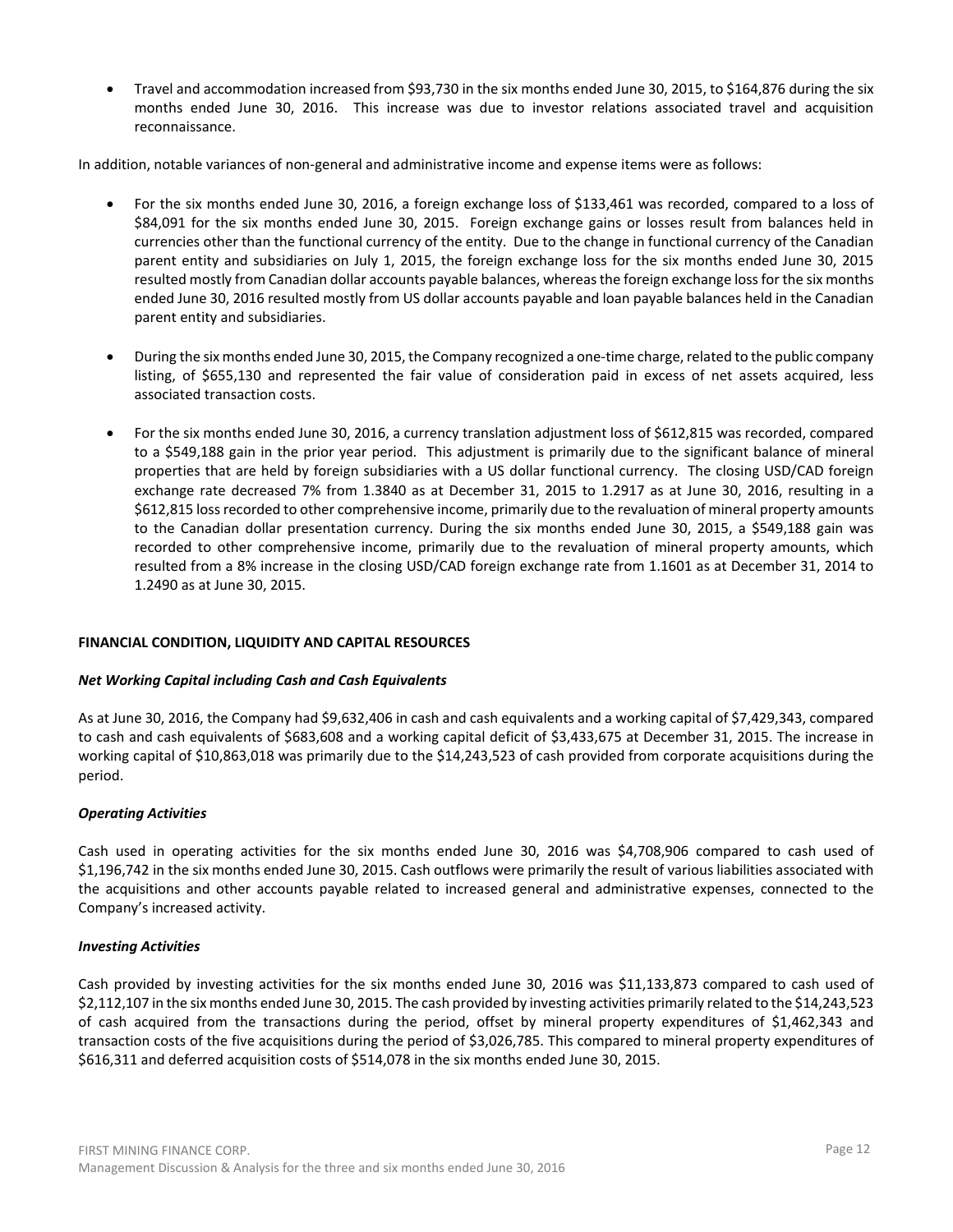# *Financing Activities*

Cash provided by financing activities during the six months ended June 30, 2016 was \$2,533,116 compared to \$7,880,050 in the six months ended June 30, 2015. The cash provided by financing activities during the six months ended June 30, 2015 was mainly due to the completion of private placements, which raised net cash proceeds of \$4,477,472. Additionally, the outstanding KCP subscription receipts were converted into shares and proceeds of \$2,723,750 were released from escrow. During the six months ended June 30, 2016, the Company received \$2,840,678 as proceeds from the exercise of warrants and replacement share options (2015 - \$nil).

### *Trends in Liquidity and Capital Resources*

As at June 30, 2016, the Company has working capital of \$7,429,343. The Company is not in commercial production on any of its mineral properties and, accordingly, it does not generate cash from operations. The Company is dependent on either acquiring companies with surplus cash and/or raising additional financing to retain and explore its existing property portfolio, to fund additional acquisitions or asset purchases and for general corporate costs. The only sources of future funds presently available to the Company are the sale of additional equity capital, selling or leasing the Company's interest in a property, entering into joint venture arrangements or other strategic alliances in which the funding sources could become entitled to an interest in the properties or projects. The Company's capital resources are largely determined by the strength of the junior resource markets and by the status of the Company's properties or projects in relation to these markets, and its ability to compete for investor support of its corporate strategy. On August 5, 2016, the Company completed a non-brokered private placement raising gross proceeds of \$27.0 million and as of this MD&A date has working capital of approximately \$38.0 million, including a cash balance of approximately \$37.0 million.

### **RELATED PARTY TRANSACTIONS**

The Company's related parties consist of the Company's Directors and Officers, and any companies associated with them. The Company incurred the following expenditures during the three and six months ended June 30, 2016 and 2015:

| Service or Item                    | Three months ended June 30. |              | Six months ended June 30, |        |  |              |  |  |  |
|------------------------------------|-----------------------------|--------------|---------------------------|--------|--|--------------|--|--|--|
|                                    | 2016                        | $2015^{(1)}$ |                           | 2016   |  | $2015^{(1)}$ |  |  |  |
| Administration and office expenses | 50.235                      | 38.805       |                           | 81.123 |  | 54.702       |  |  |  |
| <b>Total</b>                       | 50.235                      | 38.805       |                           | 81.123 |  | 54.702       |  |  |  |

(1) Amounts reported in prior periods have been restated due to the change in the Company's presentation currency from US dollars to Canadian dollars on July 1, 2015.

Administration and office expenses include amounts paid to First Majestic Silver Corp. ("First Majestic"), a company with three Directors in common, which provides office space and services to the Company.

As at June 30, 2016, included in accounts payable is an amount of \$20,748 (December 31, 2015 - \$40,492) due to the Chief Executive Officer. Included in current liabilities is an amount of \$1,513,998 (December 31, 2015 - \$1,560,073) due to First Majestic relating to the promissory notes, as well as \$nil due to First Majestic for administration and office expenses (December 31, 2015 - \$15,000).

#### **OFF-BALANCE SHEET ARRANGEMENTS**

The Company has no off-balance sheet arrangements.

# **CHANGES IN ACCOUNTING POLICIES**

The unaudited condensed interim consolidated financial statements for the three and six months ended June 30, 2016 were prepared using accounting policies consistent with those used in the audited annual consolidated financial statements for the year ended December 31, 2015.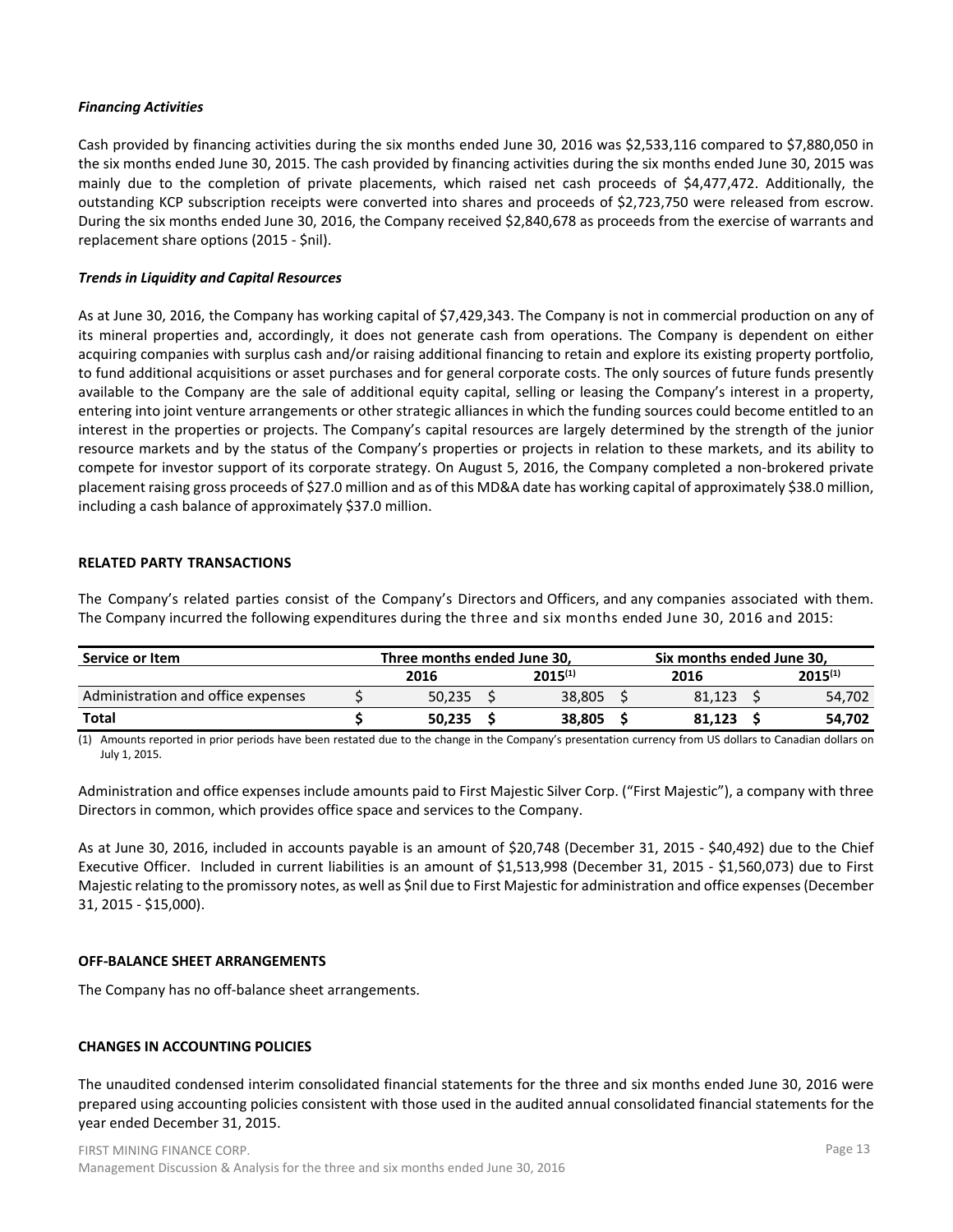### **ACCOUNTING STANDARDS ISSUED BUT NOT YET APPLIED**

The following are accounting standards anticipated to be effective January 1, 2017 or later:

### *IFRS 9 Financial Instruments*

In July 2014, the IASB issued the final version of IFRS 9 '*Financial Instruments'* ("IFRS 9") which reflects all phases of the financial instruments project and replaces IAS 39 '*Financial Instruments: Recognition and Measurement* 'and all previous versions of IFRS 9. The standard introduces new requirements for classification and measurement, impairment, and hedge accounting. IFRS 9 is effective for annual periods beginning on or after January 1, 2018, with early application permitted. The Company is currently evaluating the impact this standard is expected to have on its consolidated financial statements.

### IFRS *15 Revenue from Contracts with Customers*

In May 2014, the IASB issued IFRS 15 '*Revenue from Contracts with Customers'* ("IFRS 15"). The standard contains a single model that applies to contracts with customers and two approaches to recognizing revenue: at a point in time or over time. The model features a contract-based five-step analysis of transactions to determine whether, how much and when, revenue is recognized. New estimates and judgmental thresholds have been introduced, which may affect the amount and/or timing of revenue recognized. IFRS 15 is effective for annual periods beginning on January 1, 2018. The Company is currently evaluating the impact this standard is expected to have on its consolidated financial statements.

#### IFRS *16 Leases*

The new standard will replace IAS 17 '*Leases'* ("IAS 17") and eliminates the classification of leases as either operating or finance leases by the leasee. The treatment of leases by the leasee will require capitalization of all leases resulting accounting treatment similar to finance leases under IAS 17. Exemptions for leases of very low value or short-term leases will be applicable. The new standard will result in an increase in lease assets and liabilities for the leasee. Under the new standard the treatment of all lease expense is aligned in the statement of earnings with depreciation, and an interest component recognized for each lease, in line with finance lease accounting under IAS 17. IFRS 16 *'Leases'* will be applied prospectively for annual periods beginning on January 1, 2019. The Company is currently evaluating the impact this standard is expected to have on its consolidated financial statements.

There are no other IFRS or IFRIC interpretations that are not yet effective that would be expected to have a material impact.

# **INITIAL ADOPTION OF ACCOUNTING STANDARDS**

Certain pronouncements were issued by the IASB or the IFRS Interpretations Committee that are mandatory for accounting periods beginning on or before January 1, 2016. The following new standards, amendments and interpretations that have been adopted for the Company's current fiscal year have not had a material impact on the Company:

# *IFRS 10 Consolidated Financial Statements*

The main consequence of the amendments is that a full gain or loss is recognized when a transaction involves a business (whether it is held in a subsidiary or not). A partial gain or loss is recognized when a transaction involves assets that do not constitute a business, even if the assets are held in a subsidiary. The amendments may impact the Company in respect of any future sale or contribution of assets with any associates or joint ventures.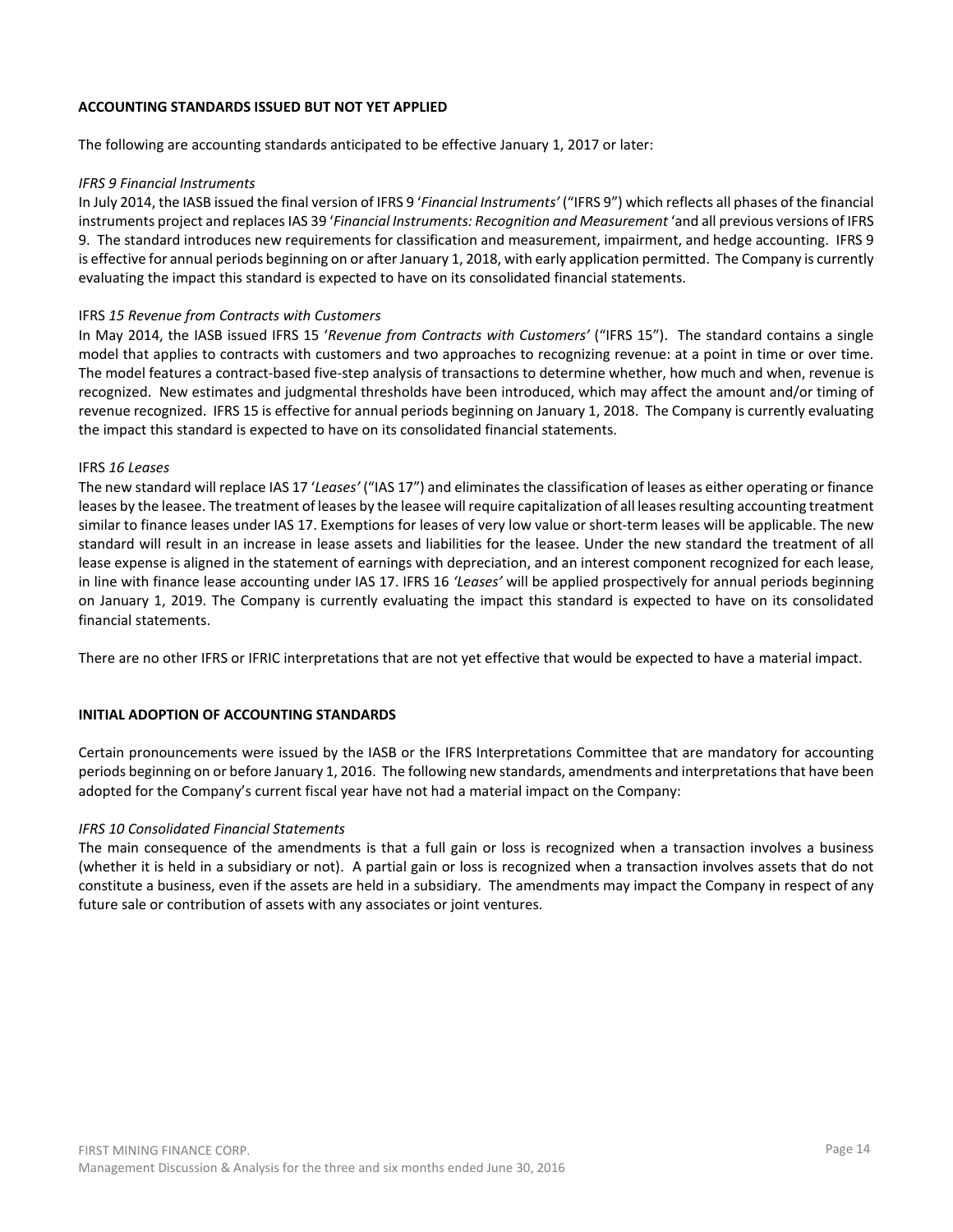### Amendments to IAS 1 *Presentation of Financial Statements*

On December 18, 2014 amendments were made to IAS 1 as part of a major initiative to improve disclosure requirements in IFRS financial statements. The amendments clarify the application of materiality to note disclosures and the presentation of line items in the primary statements, and provide options on the ordering of financial statements and additional guidance on the presentation of other comprehensive income related to equity accounted investments. These amendments may impact the presentation of the Company's financial statements in the future based on the application of materiality.

# **CRITICAL ACCOUNTING ESTIMATES AND JUDGMENTS**

The accounting estimates and judgments considered to be significant to the Company include the carrying values of mineral properties, the valuation of share-based payments and warrants, the determination of functional currency, accounting determinations following acquisitions, deferred income taxes, future environmental obligations and going concern considerations. Estimates and underlying assumptions are reviewed on an ongoing basis. Revisions to accounting estimates are recognized in the period in which the estimates are revised and in any future periods affected. In the six months ended June 30, 2016, the Company did not identify any areas where revisions to estimates and assumptions have resulted in material changes to the results or financial position of the Company.

Management reviews the carrying values of its mineral properties on at least an annual basis, or when an impairment indicator exists, to determine whether an impairment should be recognized. In addition, capitalized costs related to relinquished property rights are written off in the period of relinquishment. Capitalized costs in respect of the Company's mineral properties amounted to \$230,321,614 as at June 30, 2016. These costs may not be recoverable and there is a risk that these costs may be written down in future periods.

The Company uses the fair-value method of accounting for share-based payments related to incentive share options and compensation warrants modified or settled. Under this method, compensation cost attributable to options and warrants granted is measured at fair value at the grant date and expensed over the vesting period. In determining the fair value, the Company makes estimates of the expected volatility of the stock as well as an estimated risk-free interest rate and the expected life using the Black-Scholes model. Changes to these estimates could result in the fair value of the share-based payments expense being less than or greater than the amount recorded. During the six months ended June 30, 2016, the Company granted 10,770,000 stock options to directors, officers, employees and consultants.

The Company applied judgment in determining its functional currency and the functional currency of its subsidiaries. Functional currency is determined based on commercial factors, and the currency of the entities' expenditures and exploration activities. The functional currency of the Company's Canadian entities is the Canadian dollar, and the functional currency of the Company's material foreign subsidiaries is the US dollar.

The Company has to determine whether each acquisition should be accounted for as a business combination or an asset acquisition. As dictated by IFRS 3 Business Combinations ("IFRS 3"), the components of a business must include inputs, processes and outputs. Management has assessed its acquisitions and has concluded that each did not include all the necessary components of a business. As such, they have been recorded as asset acquisitions, being the purchase of mineral properties and/or working capital.

The Company must use judgment to determine whether it is the acquirer in each acquisition transaction. Under IFRS 3, the acquirer is the entity that obtains control of the acquiree in the acquisition. If it is not clear which company is the acquirer, additional information must be considered, such as the combined entity's relative voting rights, existence of a large minority voting interest, composition of the governing body and senior management, and the terms behind the exchange of equity interests.

The Company measures deferred income tax assets and liabilities using enacted or substantively enacted tax rates at the reporting date in effect for the period in which the temporary differences are expected to be recovered or settled. The effect on deferred income tax assets and liabilities of a change in tax rates is recognized as part of the provision for income taxes in the period that includes the enactment date. The recognition of deferred income tax assets is based on the assumption that it is probable that taxable profit will be available against which the deductible temporary differences can be utilized.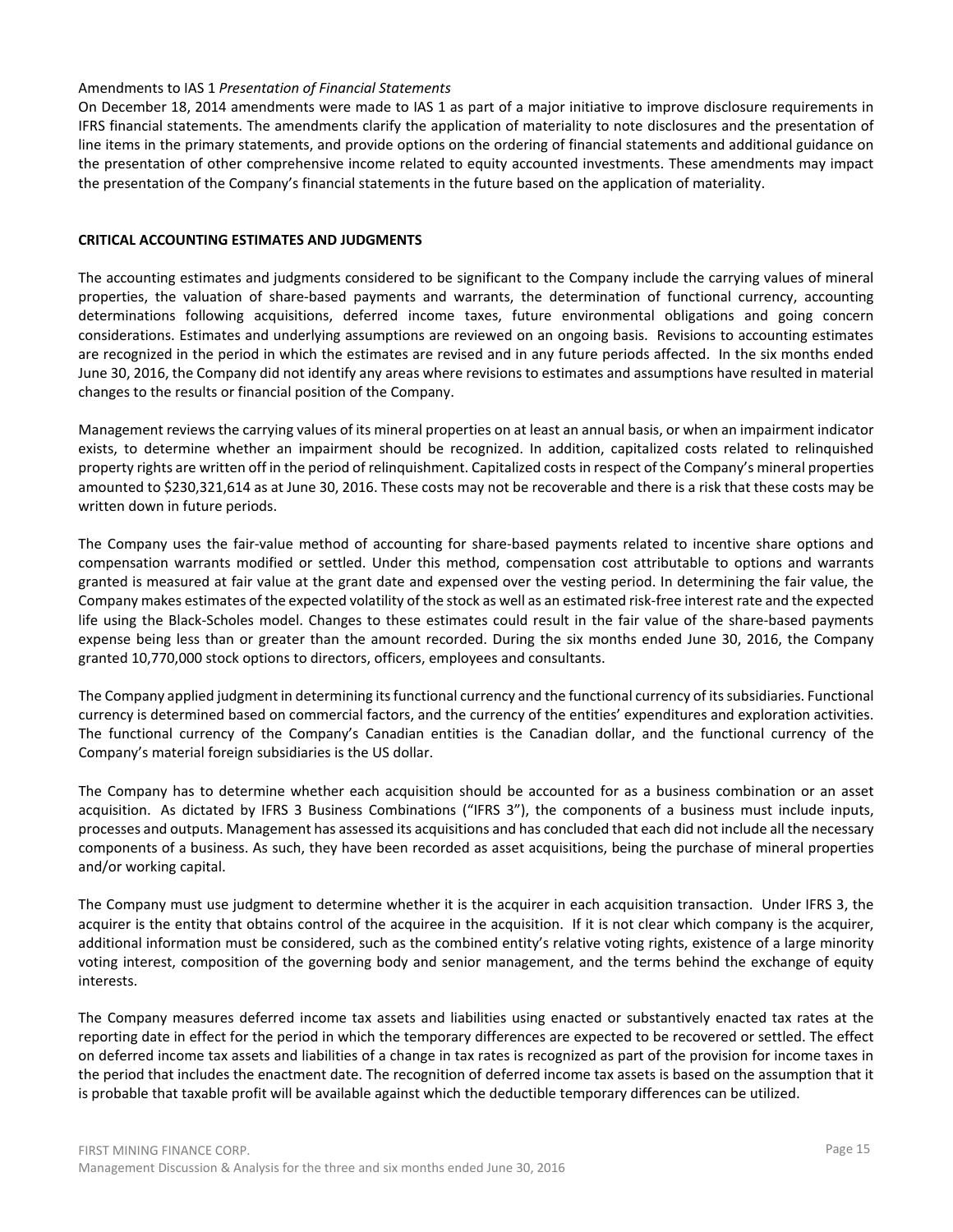The Company must determine if estimates of the future costs to complete rehabilitation work is required to comply with existing laws, regulations and agreements in place at each exploration site. Actual costs incurred may differ from those amounts estimated. Future changes to environmental laws and regulations could increase the extent of rehabilitation work required by the Company. Management determined at the balance sheet date that no material rehabilitation provisions were required under IAS 37 Provisions, Contingent Liabilities and Contingent Assets.

Management determined that the unaudited condensed interim consolidated financial statements should be prepared on a going concern basis and therefore concluded that the Company will be able to meet its obligations and continue its operations for the next twelve months.

### **FINANCIAL INSTRUMENTS**

The Company's financial instruments consist of cash and cash equivalents, accounts and other receivables, marketable securities, accounts payable and accrued liabilities, loans payable and debenture liability. Cash equivalents include deposits with financial institutions and other short-term, highly liquid investments with original maturities of three months or less. As at June 30, 2016, all cash and cash equivalents were bank deposits with material balances held in Canadian chartered banks. The types of risk exposures and the Company's management of such exposures are provided in note 20 of the annual audited consolidated financial statements for the year ended December 31, 2015.

The Company is not exposed to any externally imposed capital requirements, nor were there changes in the Company's approach to capital management during the period.

#### **RISKS AND UNCERTAINTIES**

#### *Financing Risks*

The Company has limited financial resources, has no source of operating cash flow and has no assurance that additional funding will be available to it for further acquisitions of companies or projects. Such further acquisitions may be dependent upon the Company's ability to obtain financing through equity or debt financing or other means. Failure to obtain additional financing could result in delay or indefinite postponement of exploration and development of the Company's existing projects which could result in the loss of one or more of its properties.

#### *Exploration and Development*

Resource exploration is a speculative business and involves a high degree of risk. There is no known body of commercial ore on the Company's mineral properties and there is no certainty that the expenditures made by the Company in the exploration of its mineral properties or otherwise will result in discoveries of commercially recoverable quantities of minerals. The exploration for and development of mineral deposits involves significant risks, which even a combination of careful evaluation, experience and knowledge may not eliminate. Although the discovery of an ore body may result in substantial rewards, few properties explored are ultimately developed into producing mines. It is impossible to ensure that the current exploration programs planned by the Company will result in a profitable commercial mining operation.

There is no assurance that the Company's mineral properties possess commercially mineable bodies of ore. The Company's mineral properties are in the exploration stage as opposed to the development stage and has no known body of economic mineralization. The known mineralization of the properties has not been determined to be economic ore and there can be no assurance that a commercially mineable ore body exists on the properties. Such assurance will require completion of final comprehensive feasibility studies and, possibly, further associated exploration and other work that concludes a potential mine is likely to be economic. In order to carry out exploration and development programs of any economic ore body and place it into commercial production, the Company may be required to raise substantial additional funding.

FIRST MINING FINANCE CORP. Significant capital investment is required to discover commercial ore and to commercialize production from successful exploration efforts and maintain mineral concessions through payment of applicable taxes. The commercial viability of a mineral deposit is dependent upon a number of factors. These include: (i) deposit attributes such as size, grade and proximity to infrastructure, (ii) current and future metal prices (which can be cyclical), and (iii) government regulations,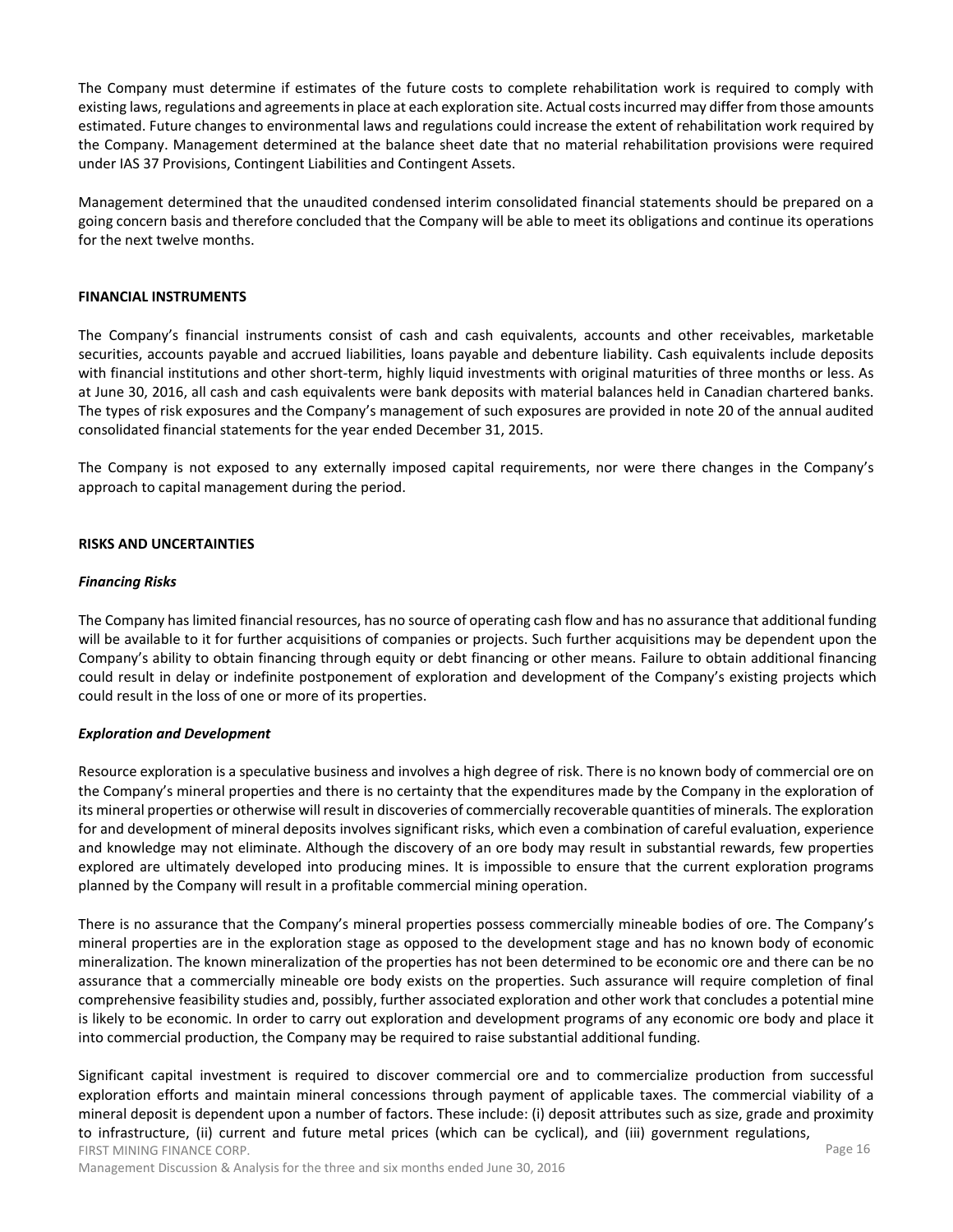including those relating to prices, taxes, royalties, land tenure, land use, importing and exporting of minerals and necessary supplies and environmental protection. The complete effect of these factors, either alone or in combination, cannot be entirely predicted, and their impact may result in the Company not receiving an adequate return on invested capital.

Market fluctuations and the prices of metals may render resources uneconomic. Moreover, short-term operating factors relating to the mineral deposits, such as the need for orderly development of the deposits or the processing of new or different grades of ore, may cause a mining operation to be unprofitable in any particular accounting period.

# *Title*

There is no assurance that the Company's title to its properties will not be challenged. The acquisition of title to mineral exploration properties is a very detailed and time-consuming process. Title to and the area of mineral properties may be disputed. While the Company has diligently investigated title to its properties, it may be subject to prior unregistered agreements or transfers or indigenous land claims and title may be affected by undetected defects. Consequently, the boundaries may be disputed.

# *Surface Rights*

The Company does not own the surface land associated with its mineral claims in Mexico and therefore does not own the surface rights to its mineral claims. Mexican law allows equal right of property access to the owner of the surface rights and the owner of the mining rights. However, when the explorer/miner is not the owner of the surface rights, the owner of the surface rights and the owner of the mineral rights must agree on the terms by which the concession holder may access the property. If an agreement cannot be reached, then the concession holder is required to gain access to the surface through other means including expropriation, temporal occupation or right of way on necessary land. Written surface access agreements are required for and at the time of application for environmental permits and for exploration with drilling or trenching. As such the Company has agreements and permits for surface access for the Pluton and Los Tamales properties, but not for its other properties.

# *Permits and Licenses*

There is no assurance that the Company will obtain required permits and licenses. The Company's operations may sometimes require licenses and permits from various governmental authorities. The Company believes that it will be able to obtain in the future all necessary licenses and permits to carry on the activities which it intends to conduct, and intends to comply in all material respects with the terms of such licenses and permits. There can be no guarantee, however, that the Company will be able to obtain and maintain, at all times, all necessary licenses and permits required to undertake the proposed exploration and development or to place its properties into commercial production and to operate mining facilities thereon. In the event of commercial production, the cost of compliance with changes in governmental regulations has the potential to reduce the profitability of operations or preclude the economic development of a particular property.

# *Competitive Nature of the Mining Industry*

There is aggressive competition within the mining industry for the discovery and acquisition of properties considered to have commercial potential. The Company will be competing with other mining companies, many of which have greater financial resources than the Company does, for the acquisition of mineral claims, leases and other mineral interests, as well as for the recruitment and retention of qualified employees and other personnel. There can be no assurance that the necessary funds can be raised or that any projected work will be completed.

# *Joint Venture Funding Risk*

The Company's strategy is to seek partners through joint ventures to fund exploration and project development. The main risk of this strategy is that funding partners may not be able to raise sufficient capital in order to satisfy exploration and other expenditure terms in a particular joint venture agreement. As a result, exploration and development of one or more of the Company's property interests may be delayed depending on whether the Company can find another partner or has enough capital resources to fund the exploration and development on its own.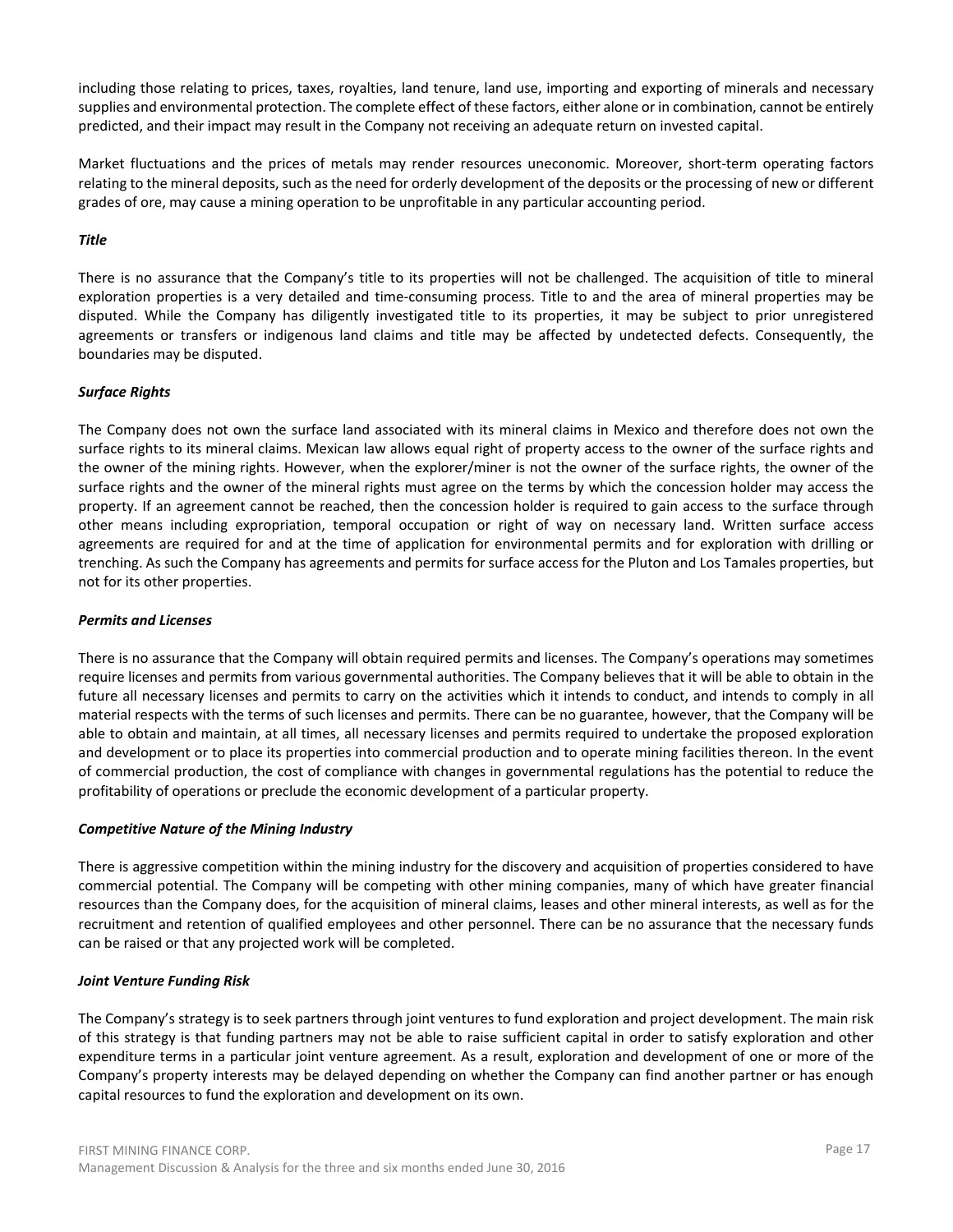### *Environmental, Health and Safety Regulation of Resource Industry*

The operations of the Company require permits from various levels of government. Such operations are subject to laws and regulations governing prospecting, development, mining, production, exports, taxes, labour standards, occupational health, waste disposal, toxic substances, land use, environmental protection, mine safety and other matters. The Company believes it is in substantial compliance with all material laws and regulations that currently apply to its activities. There can be no assurance, however, that all permits which the Company may require for construction of mining facilities and conduct of mining operations, particularly environmental permits, will be obtainable on reasonable terms or that compliance with such laws and regulations would not have an adverse effect on the profitability of any mining project that the Company might undertake.

All phases of the Company's operations are subject to environmental regulations in various jurisdictions. If the Company's properties are proven to host economic reserves of metals, mining operations will be subject to federal, state and local laws relating to the protection of the environment, including laws regulating removal of natural resources from the ground and the discharge of materials into the environment. Mining operations will be subject to federal, state and local laws and regulations which seek to maintain health and safety standards by regulating the design and use of mining methods and equipment. Various permits from government bodies are required for mining operations to be conducted; no assurance can be given that such permits will be received. No assurance can be given that environmental standards imposed by federal, state or local authorities will not be changed or that any such changes would not have material adverse effects on the Company's activities. Moreover, compliance with such laws may cause substantial delays or require capital outlays in excess of those anticipated, thus causing an adverse effect on the Company. Additionally, the Company may be subject to liability for pollution or other environmental damage, which it may not be able to insure against.

Failure to comply with applicable laws, regulations and permitting requirements may result in enforcement actions thereunder, including orders issued by regulatory or judicial authorities causing operations to cease or be curtailed, and may include corrective measures requiring capital expenditures, installation of additional equipment or remedial actions. Parties engaged in mining operations may be required to compensate those suffering loss or damage by reason of the mining activities and may have civil or criminal fines or penalties imposed for violations of applicable laws or regulations and, in particular, environmental laws.

Amendments to current laws, regulations and permits governing operations and activities of mining companies, or more stringent implementation thereof, could have a material adverse impact on the Company and cause increases in capital expenditures or production costs or reduction in levels of production at producing properties or require abandonment or delays in development of new mining properties.

# *Availability of Drilling Equipment and Access Restrictions*

Mining exploration and development activities are dependent on the availability of drilling and related equipment in the particular areas where such activities will be conducted. Demand for such limited equipment or access restrictions may affect the availability of such equipment to the Company and may delay exploration and development activities.

# *Stress in the Global Economy*

Reduction in credit, combined with reduced economic activity and the fluctuations in the United States dollar, may adversely affect businesses and industries that purchase commodities, affecting commodity prices in more significant and unpredictable ways than the normal risks associated with commodity prices. The availability of services such as drilling contractors and geological service companies and/or the terms on which these services are provided may be adversely affected by the economic impact on the service providers. The adverse effects on the capital markets generally make the raising of capital by equity or debt financing much more difficult and the Company is dependent upon the capital markets to raise financing. Any of these events, or any other events caused by turmoil in world financial markets, may have a material adverse effect on the Company's business, operating results, and financial condition.

#### *Current Global Financial Condition*

FIRST MINING FINANCE CORP. Page 18 Current global financial conditions have been subject to increased volatility. As such, the Company is subject to counterparty risk and liquidity risk. The Company is exposed to various counterparty risks including, but not limited to financial institutions that hold the Company's cash, and through companies that have payables to the Company. The Company is also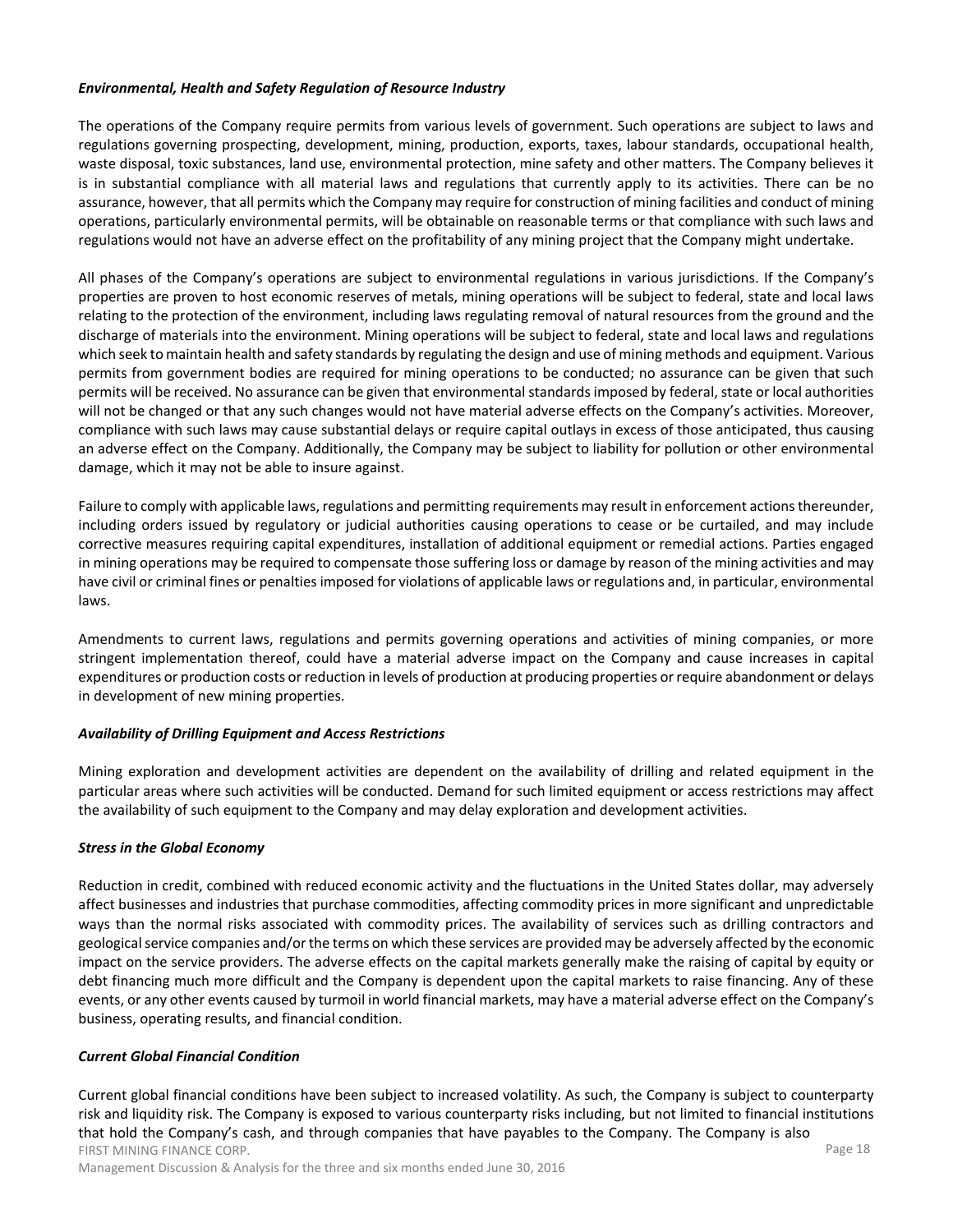exposed to liquidity risks in meeting its operating expenditure requirements in instances where cash positions are unable to be maintained or appropriate financing is unavailable. These factors may impact the ability of the Company to obtain loans and other credit facilities in the future and, if obtained, on terms favourable to the Company. If these increased levels of volatility and market turmoil continue, the Company's operations could be adversely impacted and the trading price of the shares could be adversely affected.

### *Unknown Environmental Risks for Past Activities*

Exploration and mining operations involve a potential risk of releases to soil, surface water and groundwater of metals, chemicals, fuels, liquids having acidic properties and other contaminants. In recent years, regulatory requirements and improved technology have significantly reduced those risks. However, those risks have not been eliminated and the risk of environmental contamination from present and past exploration or mining activities exists for mining companies. Companies may be liable for environmental contamination and natural resource damages relating to properties that they currently own or operate or at which environmental contamination occurred while or before they owned or operated the properties. However, no assurance can be given that potential liabilities for such contamination or damages caused by past activities at these properties do not exist.

### *Political Regulatory Risks*

Any changes in government policy may result in changes to laws affecting ownership of assets, mining policies, monetary policies, taxation, rates of exchange, environmental regulations, labour relations, repatriation of income and return of capital. This may affect both the Company's ability to undertake exploration and development activities in respect of present and future properties in the manner currently contemplated, as well as its ability to continue to explore, develop and operate those properties in which it has an interest or in respect of which it has obtained exploration and development rights to date. The possibility that future governments may adopt substantially different policies, which might extend to expropriation of assets, cannot be ruled out.

### *Fluctuating Mineral Prices*

The Company's revenues, if any, are expected to be in large part derived from the extraction and sale of precious and base minerals and metals. Factors beyond the control of the Company may affect the marketability of metals discovered, if any. Metal prices have historically fluctuated widely. Consequently, the economic viability of any of the Company's exploration projects cannot be accurately predicted and may be adversely affected by fluctuations in mineral prices.

# *Currency Risk*

Currency fluctuations may affect the cash flow which the Company may realize from its operations, since most mineral commodities are sold in a world market in US dollars. The Company's costs are incurred primarily in Canadian dollars, US dollars, and Mexican Pesos.

#### *Drug Related Violence and Cartels*

Mexico has experienced periods of violence over the past few decades primarily from drug related activities. Although the government has committed itself to combating such activities, drug-related violence propagated by rival drug cartels continues.

The Company is aware of reports of recent drug related violence in Mexico, but these have not affected the Company's activities, nor have Company personnel been threatened. The Company has routine safety precautions in place for its personnel, including travelling in pairs of vehicles accompanied by local personnel, prohibiting travel at night, working with locals as scouts in the area and generally maintaining a low profile in the area. In addition, all Company personnel on site are Spanish speaking.

#### **COMMITMENTS**

The Company has commitments in respect of office rent, equipment leases, and transaction costs incurred through its acquisitions as follows: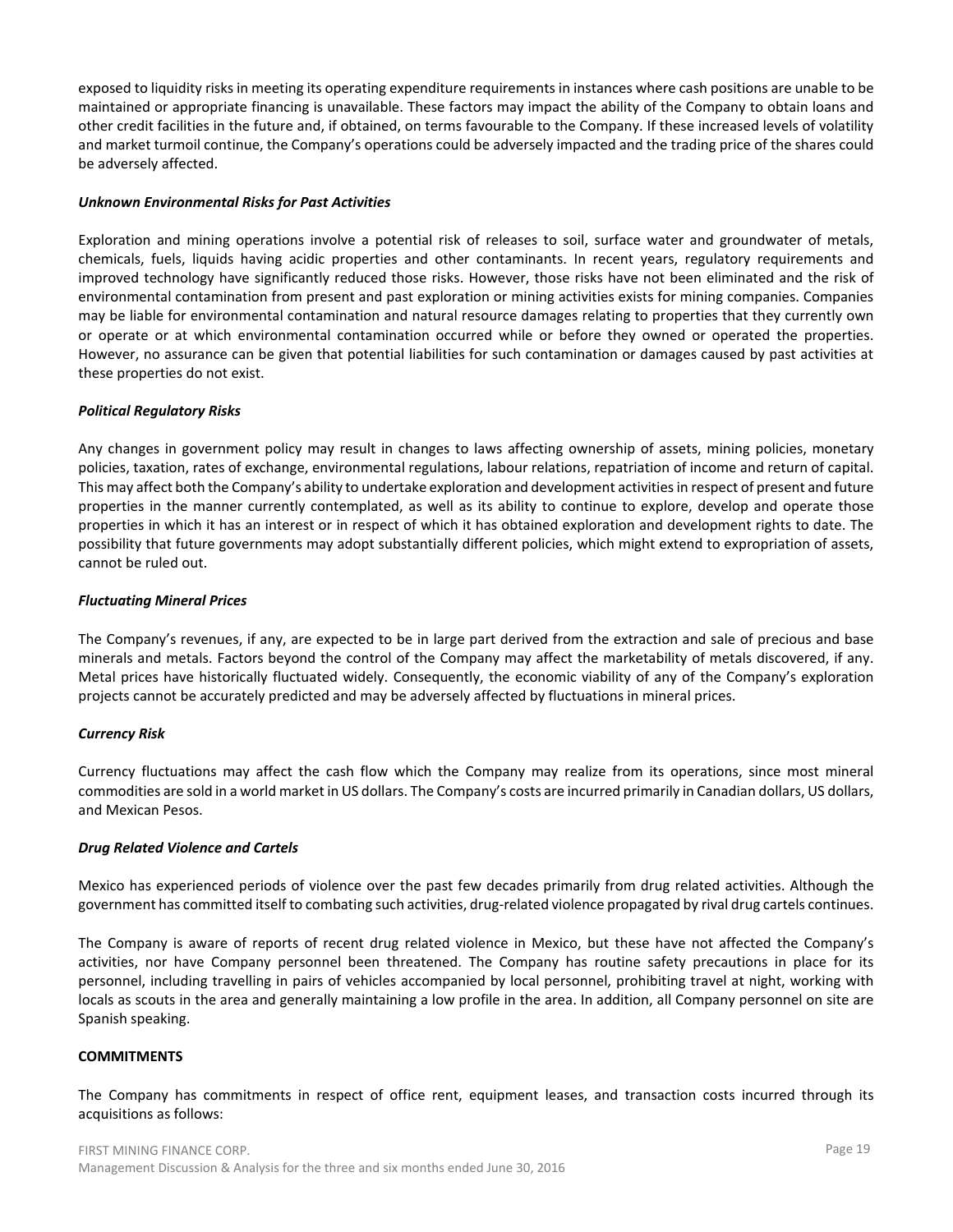|                                            | Expected payments due by period as at June 30, 2016 |  |               |  |               |  |  |  |  |  |  |  |  |
|--------------------------------------------|-----------------------------------------------------|--|---------------|--|---------------|--|--|--|--|--|--|--|--|
|                                            | 1 year                                              |  | $2 - 3$ years |  | $4 - 5$ years |  |  |  |  |  |  |  |  |
| Office premises (PC Gold acquisition)      | 78,465                                              |  | 90,063        |  |               |  |  |  |  |  |  |  |  |
| Equipment leases (Gold Canyon acquisition) | 43.755                                              |  |               |  |               |  |  |  |  |  |  |  |  |
| Contractual payments from acquisitions:    |                                                     |  |               |  |               |  |  |  |  |  |  |  |  |
| Tamaka - debenture liabilities             | 137,990                                             |  | 427.980       |  | 2,364,080     |  |  |  |  |  |  |  |  |
| <b>Total</b>                               | 260.210                                             |  | 518,043       |  | 2,364,080     |  |  |  |  |  |  |  |  |

The Company has a sub-lease agreement for the use of office premises in Toronto, Ontario, for \$4,000 per month until October 30, 2018. The amount of the total sub-lease payments committed is \$48,000 for the first year from June 30, 2016, and \$64,005 for the second and third years from June 30, 2016.

# **CONTINGENCIES**

On June 16, 2016, the Company acquired the business and assets of Tamaka as a result of an amalgamation between Tamaka and a wholly owned subsidiary of the Company. Tamaka was party to three debentures with an aggregate principal amount of approximately \$2 million, payable to Kesselrun Resources Ltd. (TSXV: KES) (the "Debentures") which debentures remain outstanding and are liabilities of a subsidiary of the Company. Kesselrun has alleged that the debentures were required to be converted into common shares of the Company as a result of the amalgamation transaction with Tamaka. The Company disagrees with this position and takes the position that the Debentures have not been converted and remain outstanding.

The Company has engaged legal counsel and at this time cannot definitively predict the outcome of this dispute.

#### **QUALIFIED PERSON**

Dr. Christopher Osterman, P.Geo, CEO of First Mining, is a Qualified Person as defined by National Instrument 43-101 Standards of Disclosure for Mineral Projects ("NI 43-101"), and he has reviewed and approved all technical and scientific disclosure in this MD&A regarding First Mining's mineral properties.

# **OUTLOOK**

The Company's principal business activity is to acquire and hold high-quality mineral assets with a focus primarily in the Americas, effectively building a mineral bank at a time when market values are significantly lower than in the immediately preceding years. The Company currently holds a high-quality portfolio of 28 mineral assets primarily in Canada, Mexico and the United States. This increased from 19 mineral assets as at December 31, 2015 following the acquisitions of Goldrush, Clifton Star, and Tamaka in addition to the Cameron Gold and Pitt Gold property acquisitions.

The Clifton Star acquisition included approximately \$11.0 million in cash in addition to a 10% interest in the Duparquet Gold Project, and a 100% interest in each of the Duquesne Gold Project plus four early stage precious and base metal projects: Franquet, Joutel, Morris and Roquemaure.

Following the acquisition of the Pitt Gold Property and Cameron Gold Property, the mineral bank now contains over 10 million Resource gold equivalent ounces (not including the Goldlund Project given this was a historical resource). Ultimately, the Company's goal is to grow its mineral bank by increasing its portfolio to 40 - 50 mineral assets, which will primarily be comprised of gold, silver, copper, lead, zinc and nickel, subject to market conditions.

Updated NI 43-101 Resource Reports for Goldlund, Pickle Crow, Cameron, Pitt Gold and Duquesne are expected to be completed before the end of 2016. Investments will be made at several sites which include temporary structures to hold drill core and technical data logging on all properties is currently underway.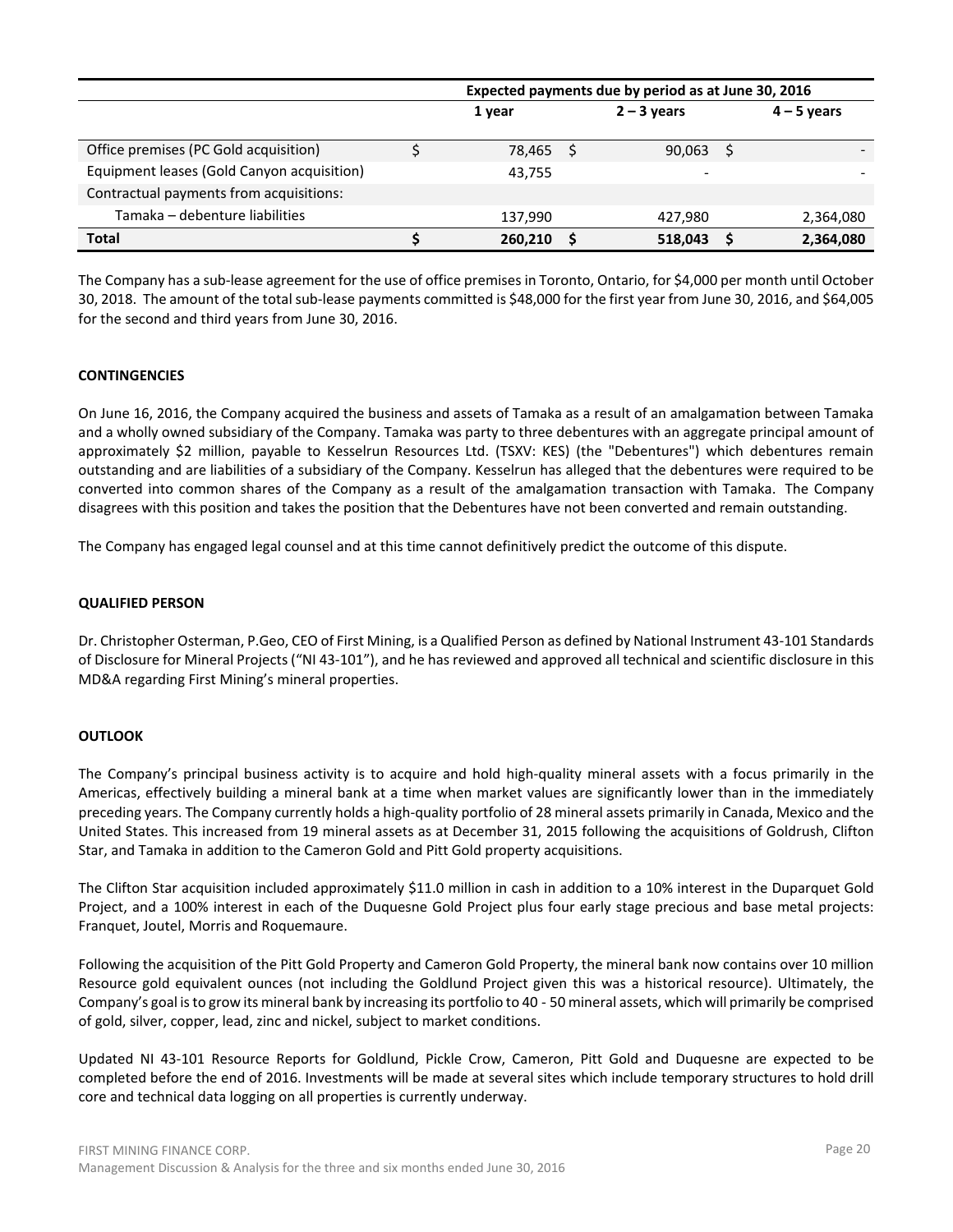The Company intends to add shareholder value by ultimately entering into earn-in agreements with third-parties who would move the assets forward whilst the Company retains a residual interest, which could be in the form of a royalty, metal stream, minority interest, and/or equity positions in the third parties.

# **SECURITIES OUTSTANDING**

Authorized share capital: The Company can issue an unlimited number of common shares with no par value and an unlimited number of preferred shares with no par value. No preferred shares have been issued as at August 11, 2016.

All share information is reported as of August 11, 2016 in the following table.

|                      | <b>Issued and Outstanding Common Shares</b> |                       |            | 535,543,022 |
|----------------------|---------------------------------------------|-----------------------|------------|-------------|
|                      |                                             | Weighted average      |            |             |
|                      | <b>Expiry Date</b>                          | <b>Exercise Price</b> | Number     |             |
| Options              | November 13, 2016 - June 16, 2021           | \$0.64                | 28,045,426 |             |
| Warrants             | September 30, 2016 - June 17, 2021          | \$0.80                | 51,699,489 |             |
|                      |                                             |                       |            | 79,763,564  |
|                      |                                             |                       |            |             |
| <b>Fully Diluted</b> |                                             |                       |            | 615,287,937 |

There were a total of 7,332,273 common shares of the Company held in escrow under the Escrow Value Security Agreement dated March 30, 2015, on the completion of the RTO. Under this agreement, 10% of the shares were released immediately and 15% will be released every six months thereafter with the final release being on March 30, 2018. As at June 30, 2016, there were 4,399,364 common shares of the Company in escrow (December 31, 2015 – 5,499,206).

There were a total of 1,369,500 common shares of the Company held in escrow under the CPC Escrow Agreement dated August 2, 2005. At completion of the RTO, 10% of the common shares were released and 15% will be released every six months thereafter with the final release being March 30, 2018. As at June 30, 2016, there were 777,700 common shares of the Company in escrow (December 31, 2015 – 1,027,124).

With the acquisition of Tamaka on June 16, 2016, certain shareholders have deposited the First Mining shares received into escrow. Twenty percent of such escrowed shares will be released from escrow on June 16, 2017, and an additional 20% will be released every six months thereafter, with the final tranche released on June 16, 2019. As at June 30, 2016 there were a total of 29,658,324 shares held in escrow as a result of the Tamaka Transaction.

# **INTERNAL CONTROLS OVER FINANCIAL REPORTING**

The Chief Executive Officer and the Chief Financial Officer of the Company are responsible for designing internal controls over financial reporting, or causing them to be designed under their supervision, to provide reasonable assurance regarding the reliability of financial reporting and the preparation of financial statements for external purposes in accordance with IFRS as issued by the IASB.

There have been no changes in the Company's internal controls over financial reporting that occurred during the period ended June 30, 2016 that have materially affected, or are reasonably likely to materially affect, the Company's internal controls over financial reporting.

# **DISCLOSURE CONTROLS AND PROCEDURES**

The Chief Executive Officer and the Chief Financial Officer of the Company are responsible for evaluating the effectiveness of the Company's disclosure controls and procedures, and have concluded, based on their evaluation, that they are effective as at June 30, 2016 to ensure that information required to be disclosed in reports filed or submitted under Canadian securities legislation is recorded, processed, summarized, and reported within the time period specified in those rules and regulations.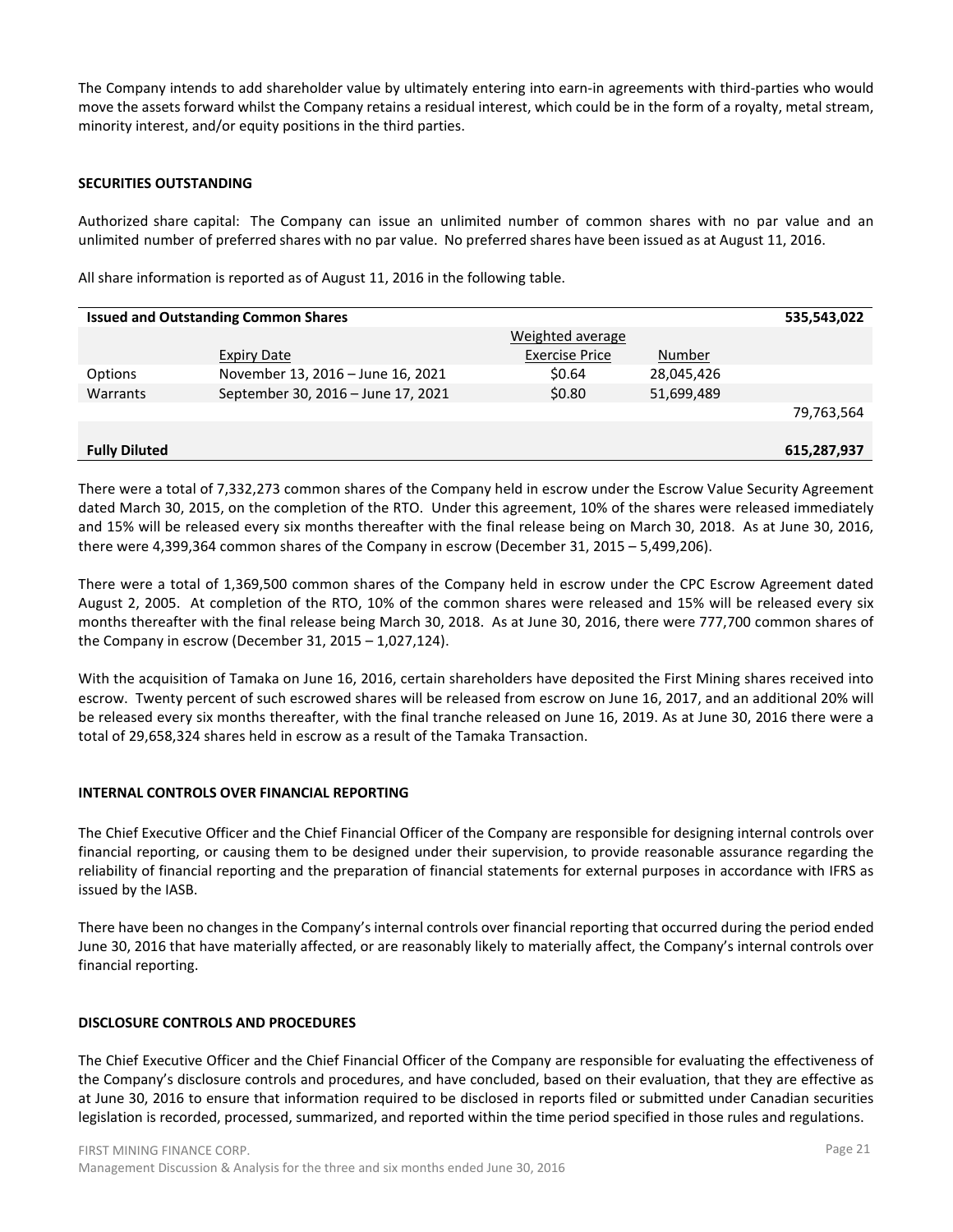### **APPROVAL**

The Board of Directors of the Company has approved the disclosure contained in this MD&A on August 11, 2016.

### **FORWARD LOOKING INFORMATION**

This MD&A is based on a review of the Company's operations, financial position and plans for the future based on facts and circumstances as of June 30, 2016. Except for historical information or statements of fact relating to the Company, this document contains "forward-looking statements" within the meaning of applicable Canadian securities regulations. There can be no assurance that such statements will prove to be accurate, and future events and actual results could differ materially from those anticipated in such statements. Important factors that could cause actual results to differ materially from our expectations are disclosed in the Company's documents filed from time to time via SEDAR with the Canadian regulatory agencies to whose policies we are bound. Forward-looking statements are based on the estimates and opinions of management on the date the statements are made, and we do not undertake any obligation to update forward-looking statements should conditions or our estimates or opinions change. These statements involve known and unknown risks, uncertainties, and other factor that may cause the Company's actual results, levels of activity, performance or achievements to be materially different from any future results, levels of activity, performance or achievement expressed or implied by these forward-looking statements.